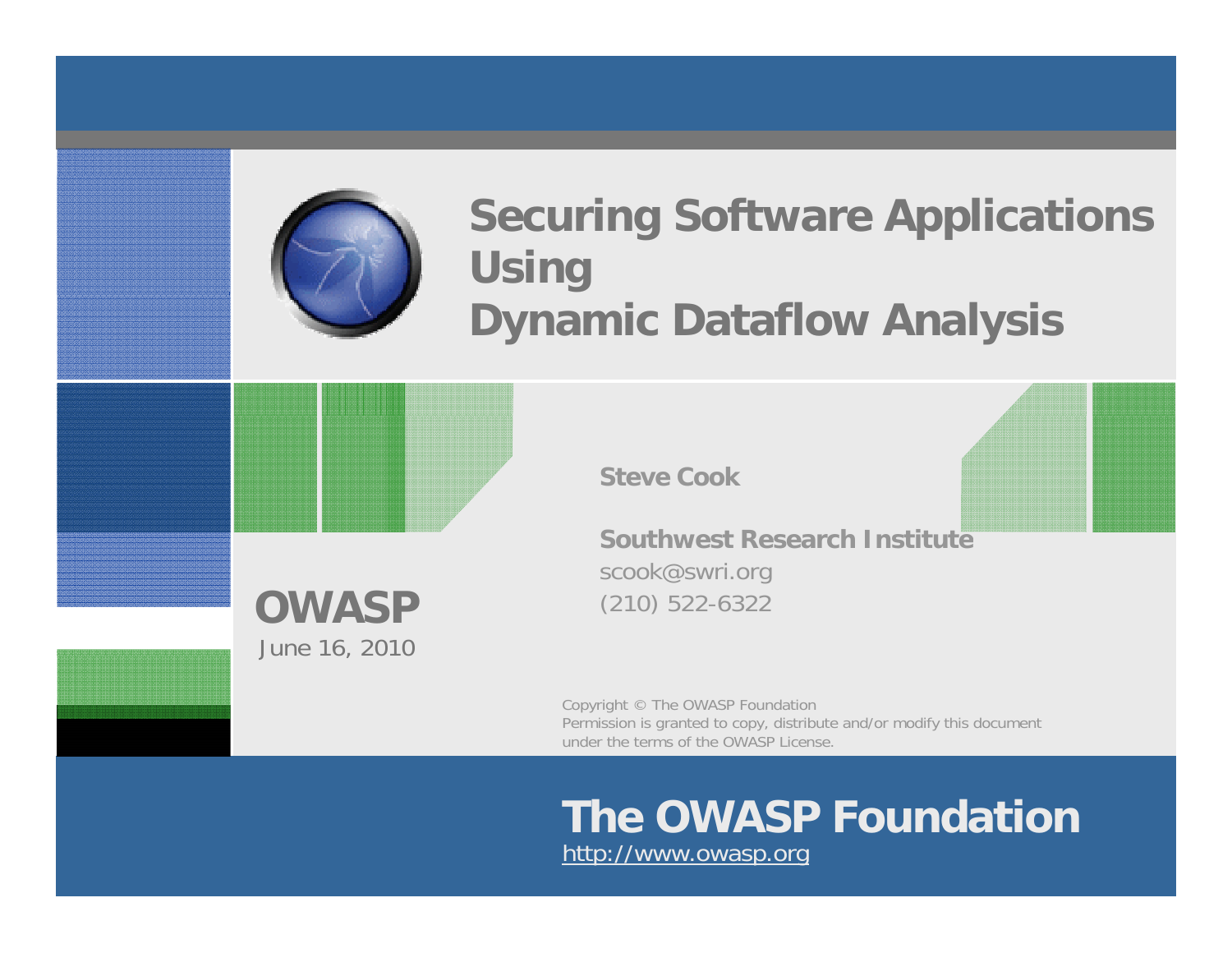# **Outline**

**Introduction and Overview**

■ How DDFA Works

 $\blacksquare$  **Illustrative Example Scenarios** 

**Efficiency of DDFA**

**Wrap Up**

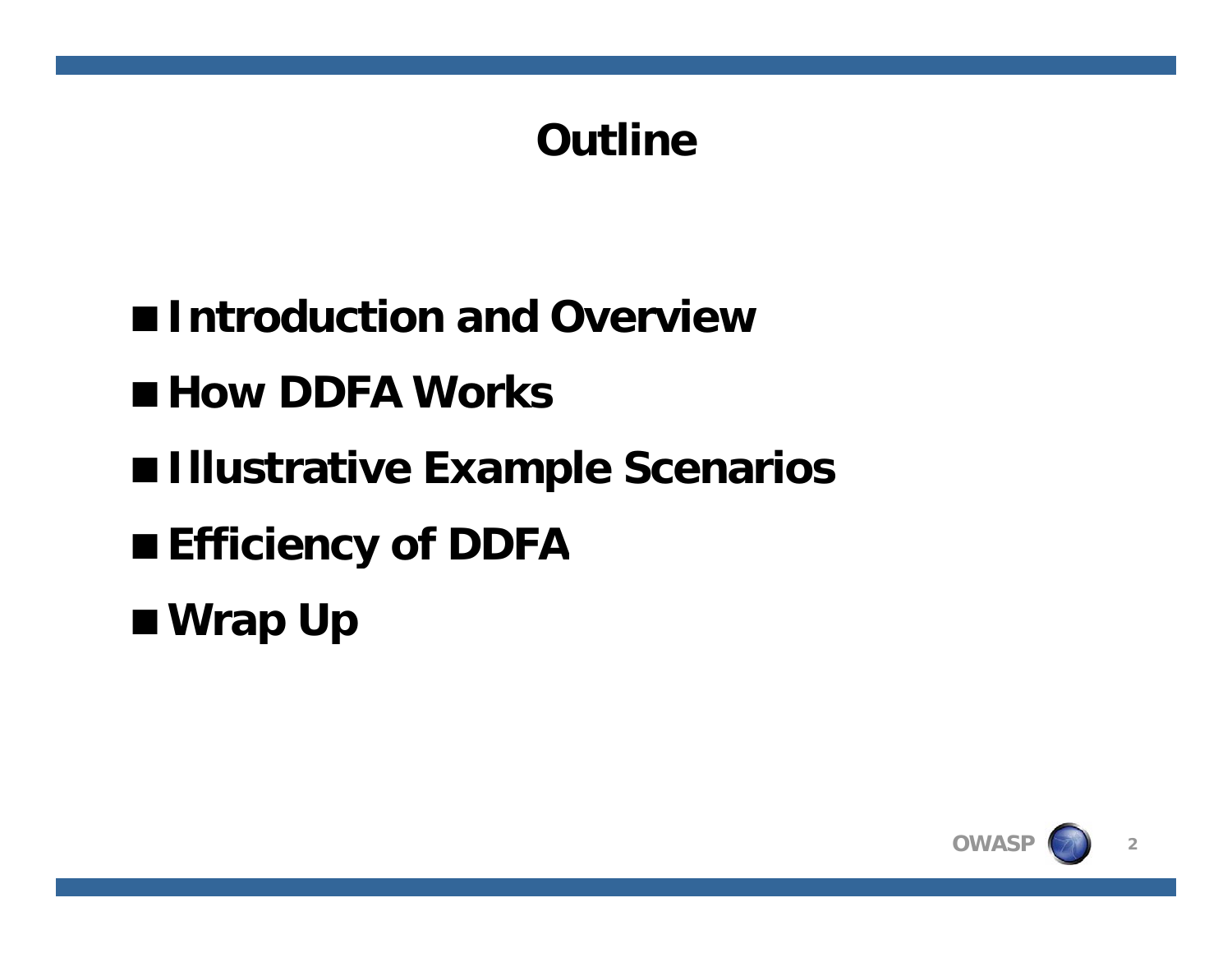# **What is DDFA ?**

■ DDFA is an extensible compiler-based system that automatically instruments input C programs to enforce a user-specified security policy

■ Approach uses a complementary combination of static and dynamic data flow analysis along with the policy to produce secure programs with low runtime overhead

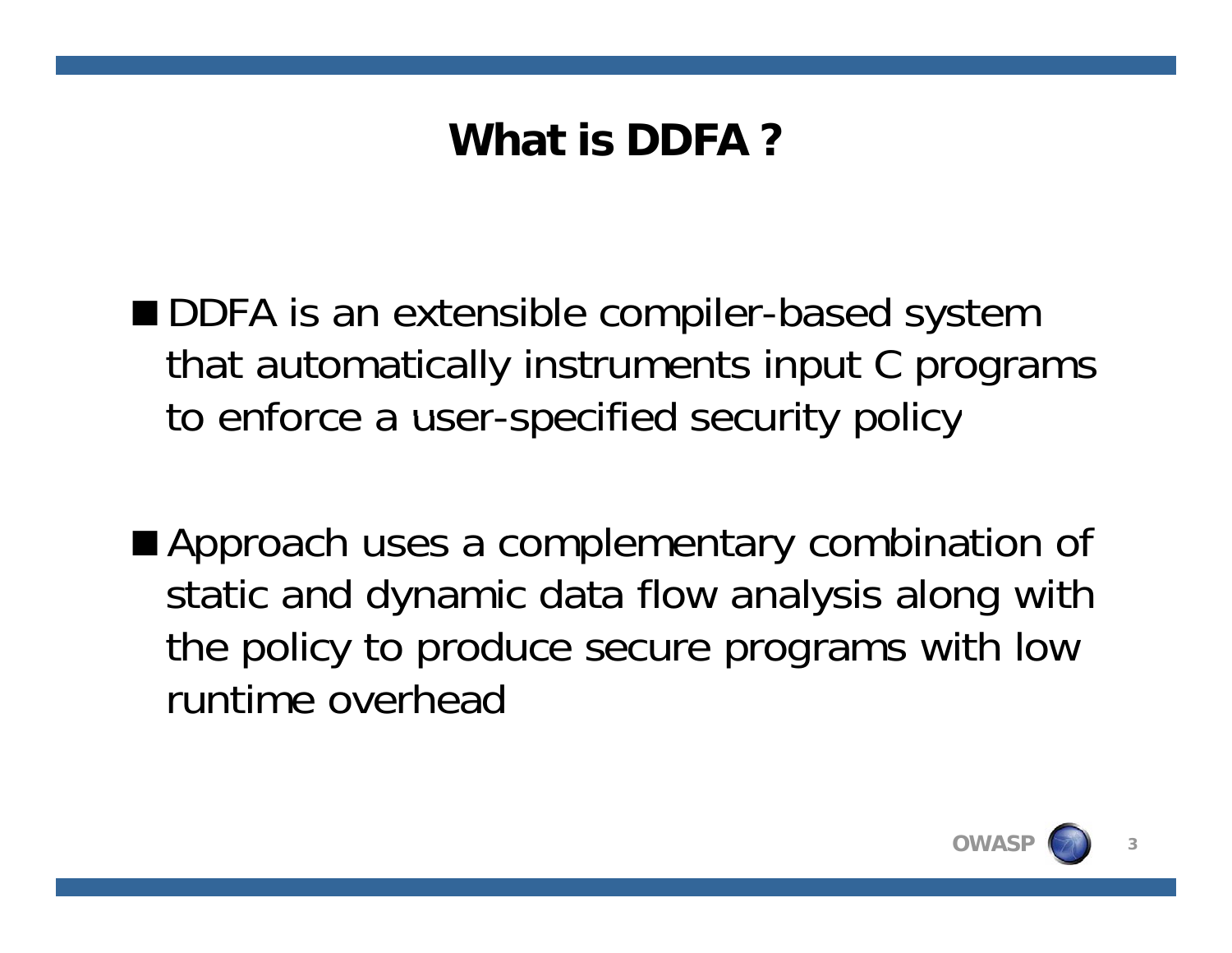#### **DDFA Development Team**

# ■ University of Texas at Austin, Computer Science

Fundamental research on Dynamic Dataflow Analysis

## ■ Southwest Research Institute

Applied research and tech transfer

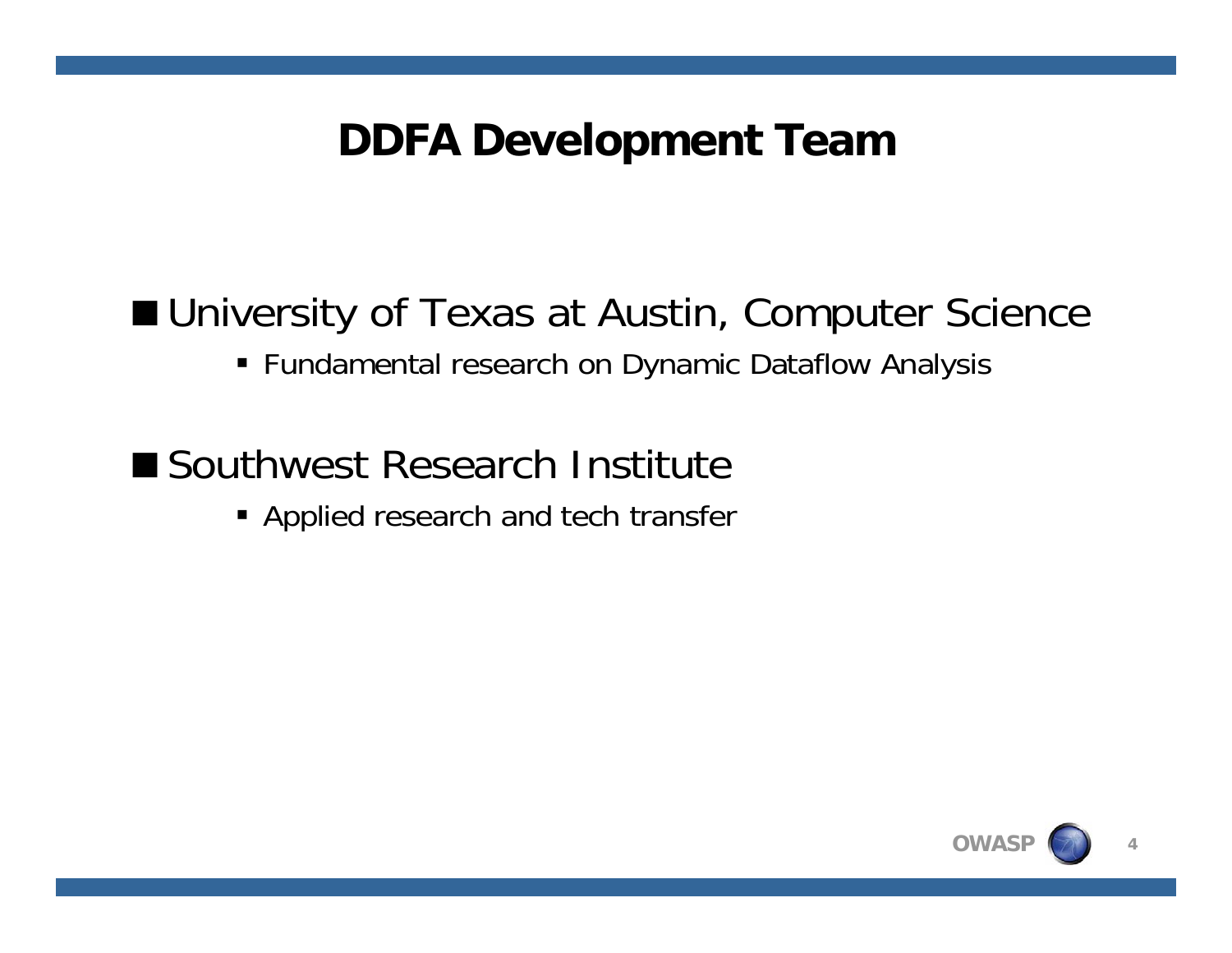# **Why is DDFA Needed ?**

- Widespread use of untrusted COTS / Open Source software
- Large legacy code bases
- **Programs not designed with security in mind**
- Difficult and costly to find software developers well-versed in application security

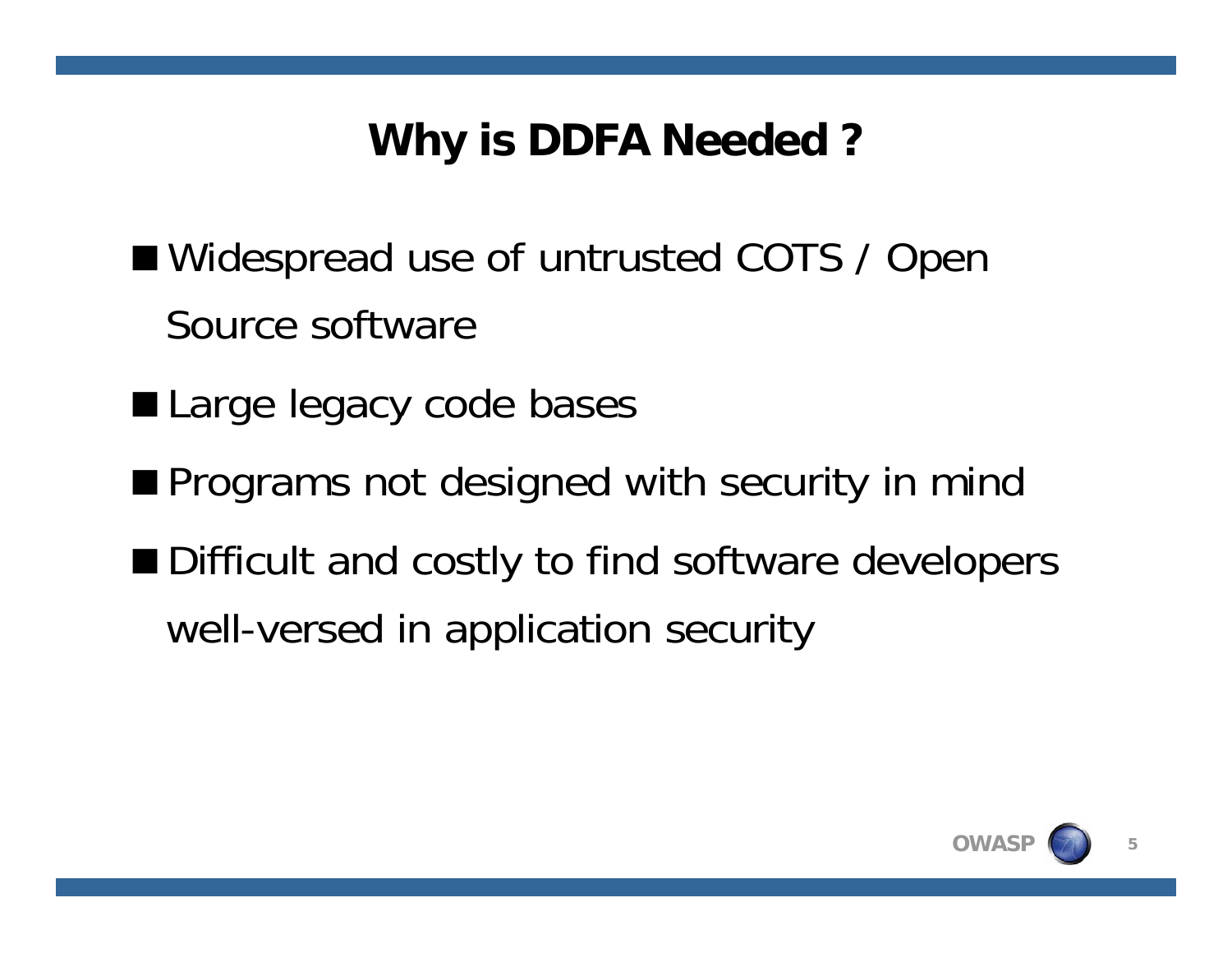## **Research Goals**

■ Minimize the impact to software development

- $\blacktriangleright$  Easy to use and deploy
- ▶ Provide separation of concerns
- Keep program runtime and size overhead as low as possible
- Support multi-level security
	- Not just one binary state (e.g. bad, good)
- **Provide extensibility for future threats**

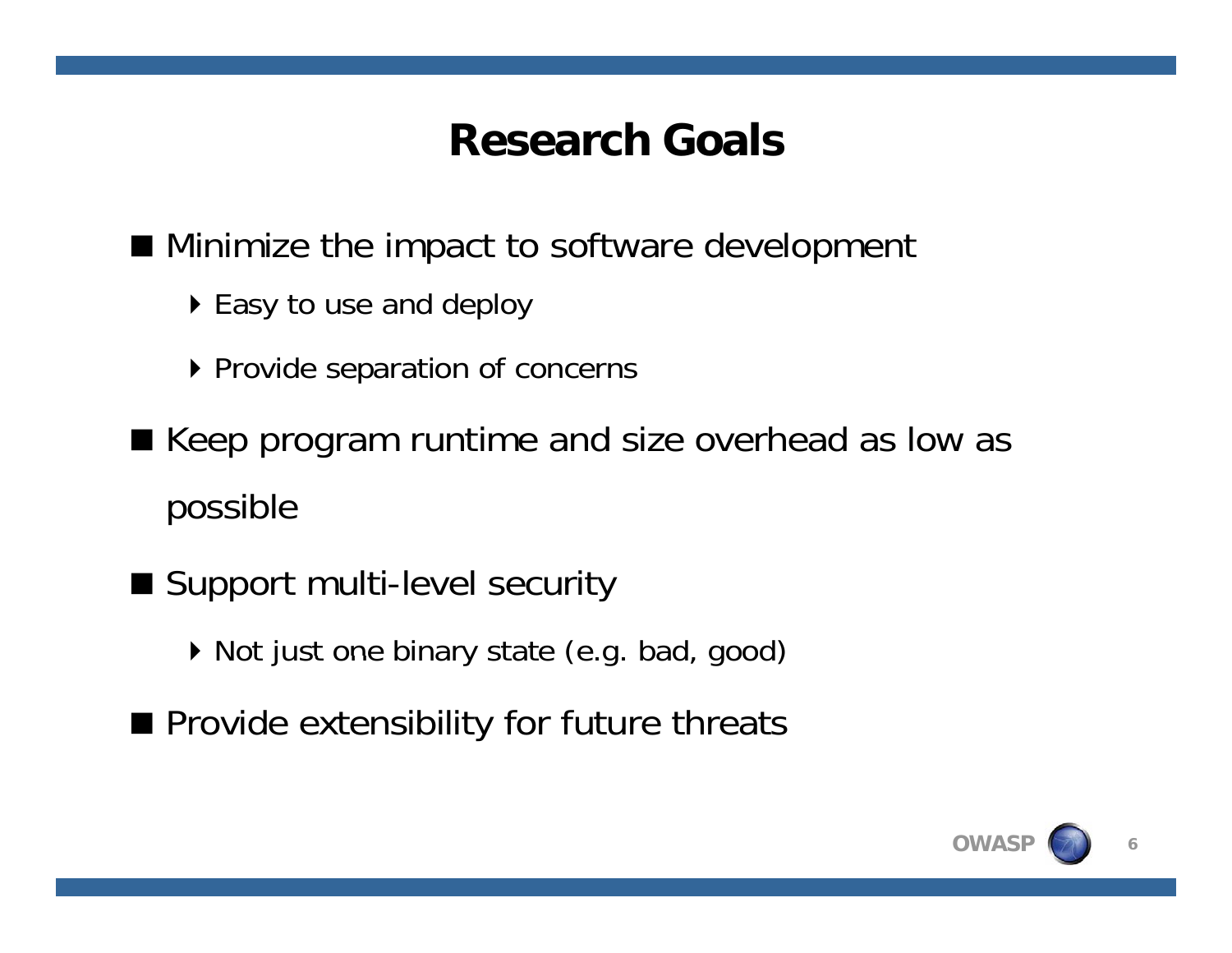# **State of the Art**

- Manual code inspection that support best practices
- Many automated approaches focus only on memory safety
	- Less important as memory-safe languages such as Java become more popular
- Static Analysis Tools (e.g. Coverity)
	- Statically detect bugs and vulnerabilities
	- ▶ Admits both false positives and false negatives
	- ▶ Only detects bugs, does not fix them
- Taint Tracking approaches
	- $\blacktriangleright$  High runtime overhead (82% 7.9x)
	- $\blacktriangleright$  Not general enough for multi-level security

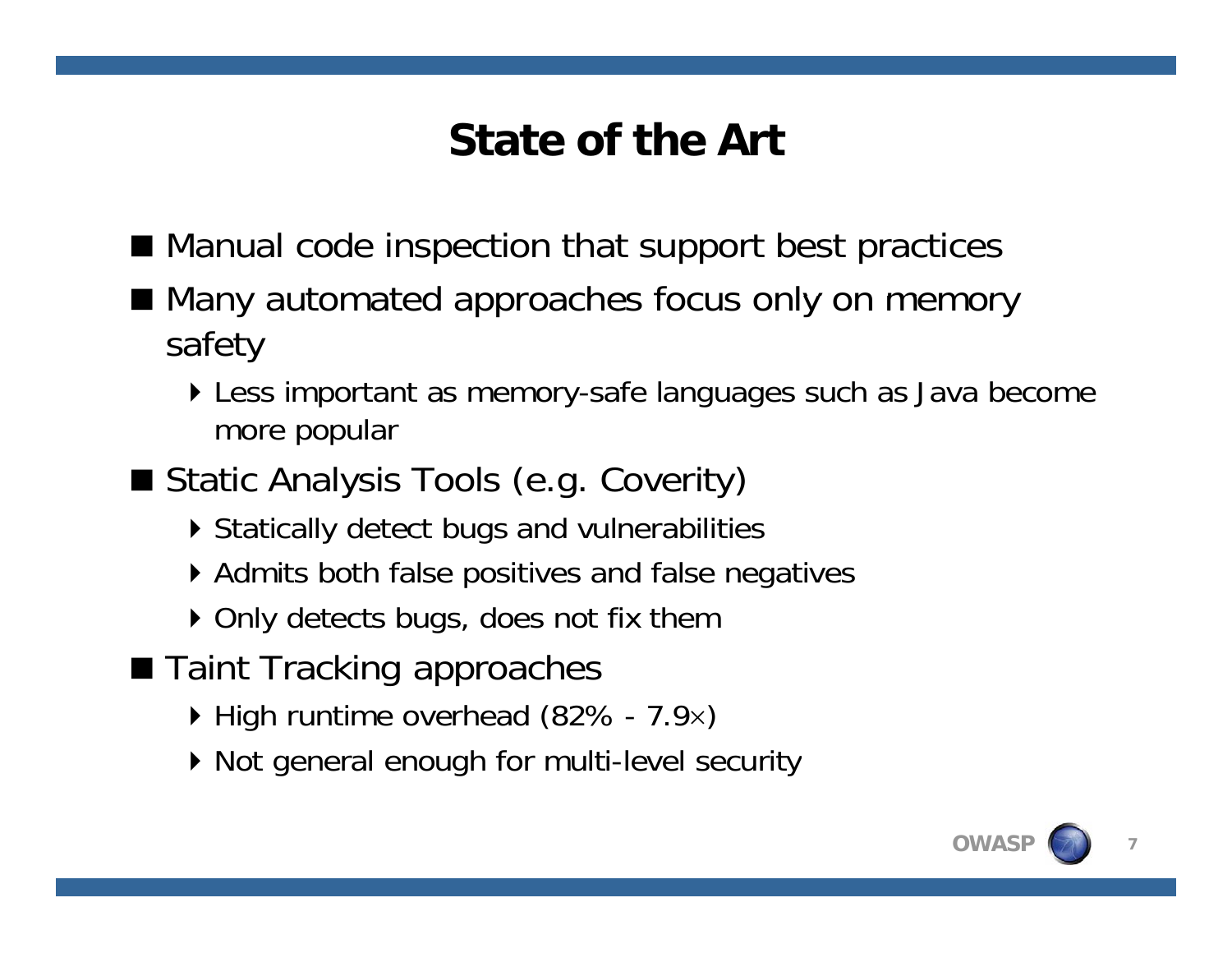#### **Architecture of DDFA System**



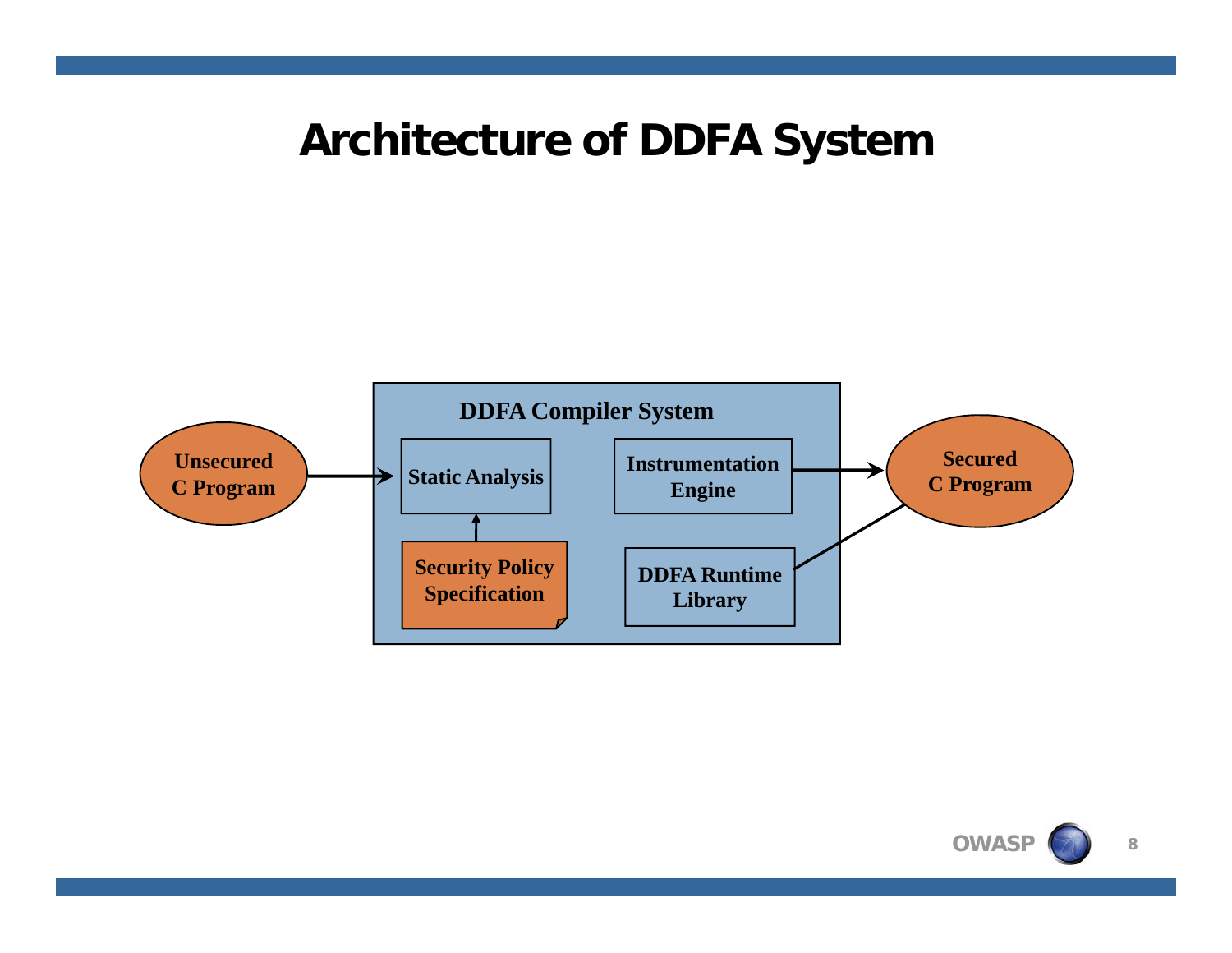#### **Development with DDFA**



**OWAS**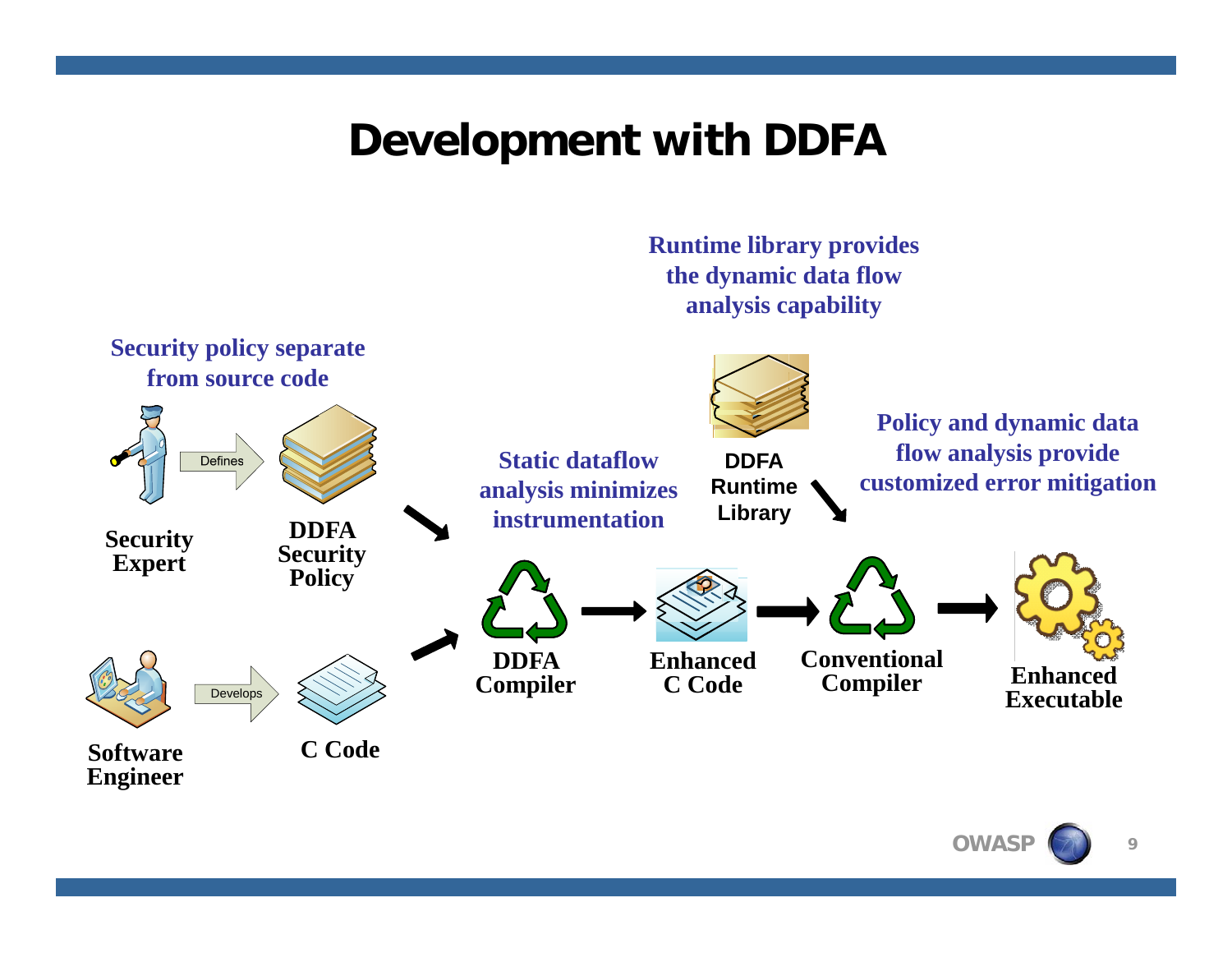# **Primary Benefits of DDFA**

#### $\blacksquare$  Application dataflow is tracked at compile and run time

- $\triangleright$  Very low runtime overhead (many cases  $\lt$  1%)
	- Leverages semantic information from policy
- $\triangleright$  Configurable error mitigation at run time (e.g. fight through)
- Policy is separate from the source code
	- $\blacktriangleright$  Removes security concerns when developing new applications
		- Including 3<sup>rd</sup> party and open-source development
	- ▶ Can secure existing legacy applications
	- $\blacktriangleright$  Requires one additional step in an automated build process
	- Defined once and used many times
	- ▶ Policy can change and be re-applied as threats evolve



**10**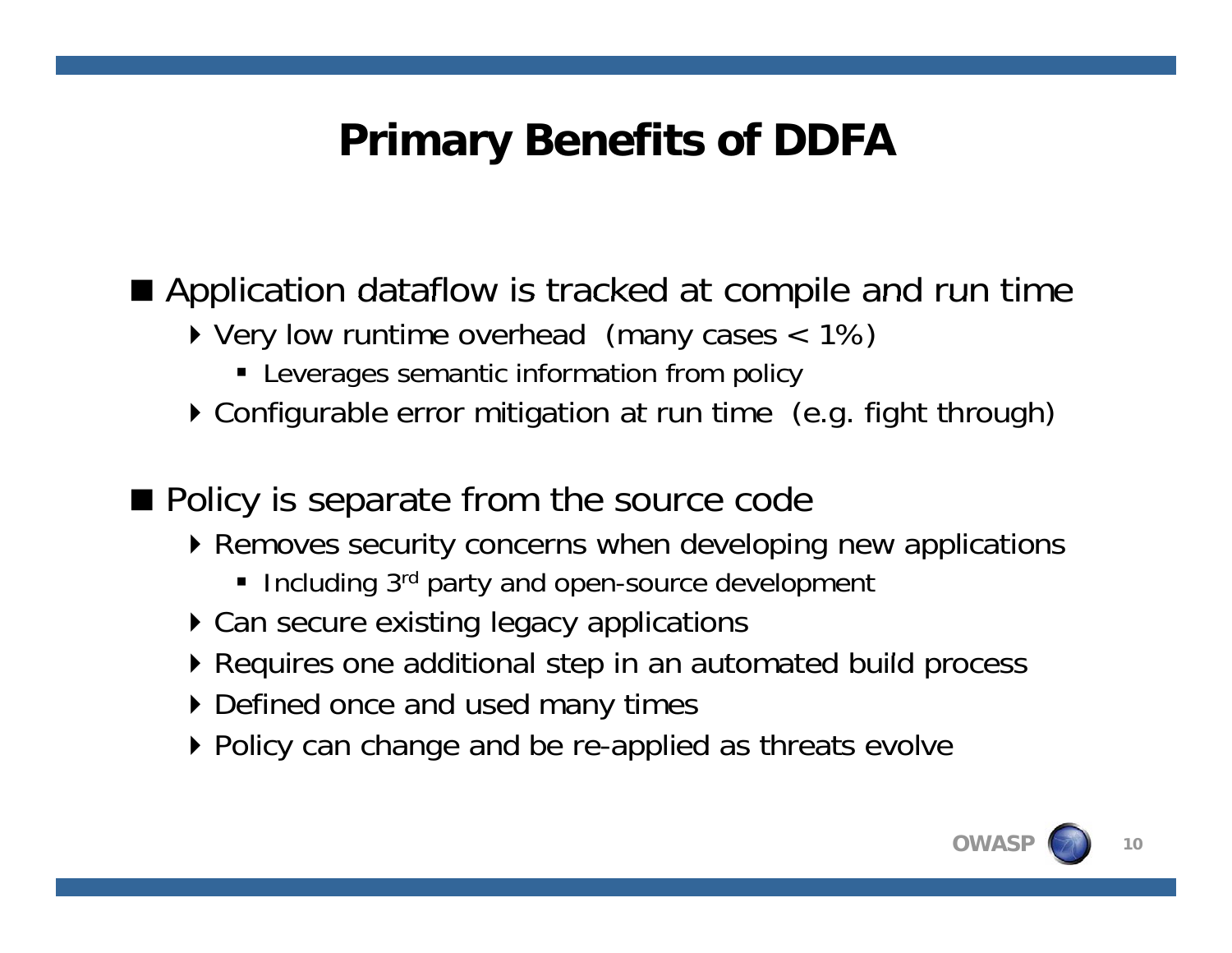# **Generality of the DDFA Approach**

# ■ Traditional Tainted Data Attacks

- $\blacktriangleright$  Format String Attacks
- ▶ SQL Injection
- ▶ Command Injection
- ▶ Cross-Site Scripting

# ■ Other Security Problems

- **File Disclosure Vulnerabilities**
- $\blacktriangleright$  Labeled Security Enforcement
- Role-Based Access Control, Mandatory Access Control
- Accountable Information Flow

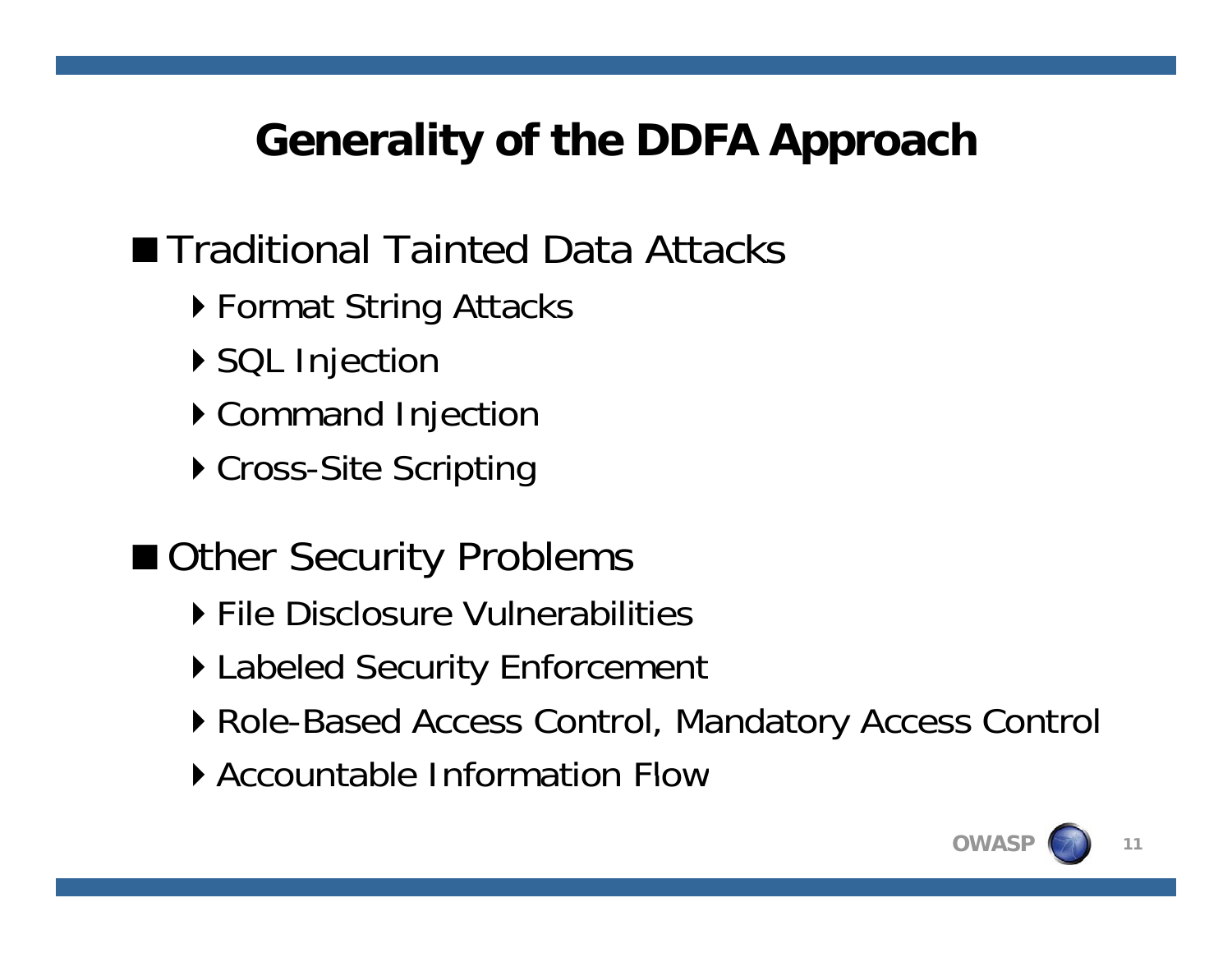# **Outline**

**Introduction and Overview** 

■ How DDFA Works

**Illustrative Example Scenarios**

**Efficiency of DDFA**

**Wrap Up**

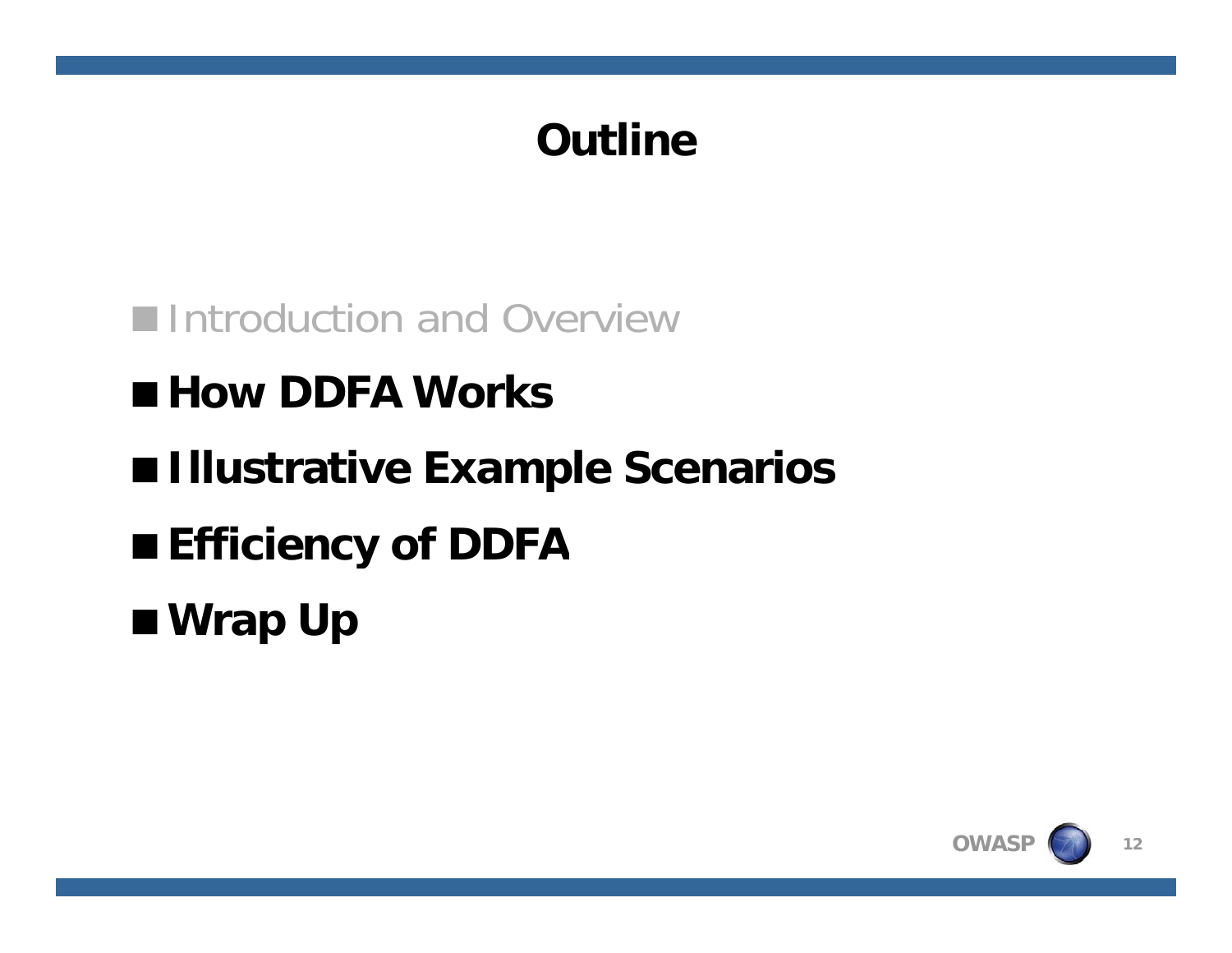# **Format String Vulnerability (FSV)**

int sock;char buf $[100]$ ;  $sock = socket(AF_INET, SOCK_STREAM, 0);$ 

```
recv(sock, buf, 100, 0);
```
■ String containing malicious formatting directives introduced into program from outside the system

**printf**(buf);

- **Formatted output family of** functions can cause target computer to execute arbitrary commands
	- $\blacktriangleright$  e.g. printf(), sprintf()

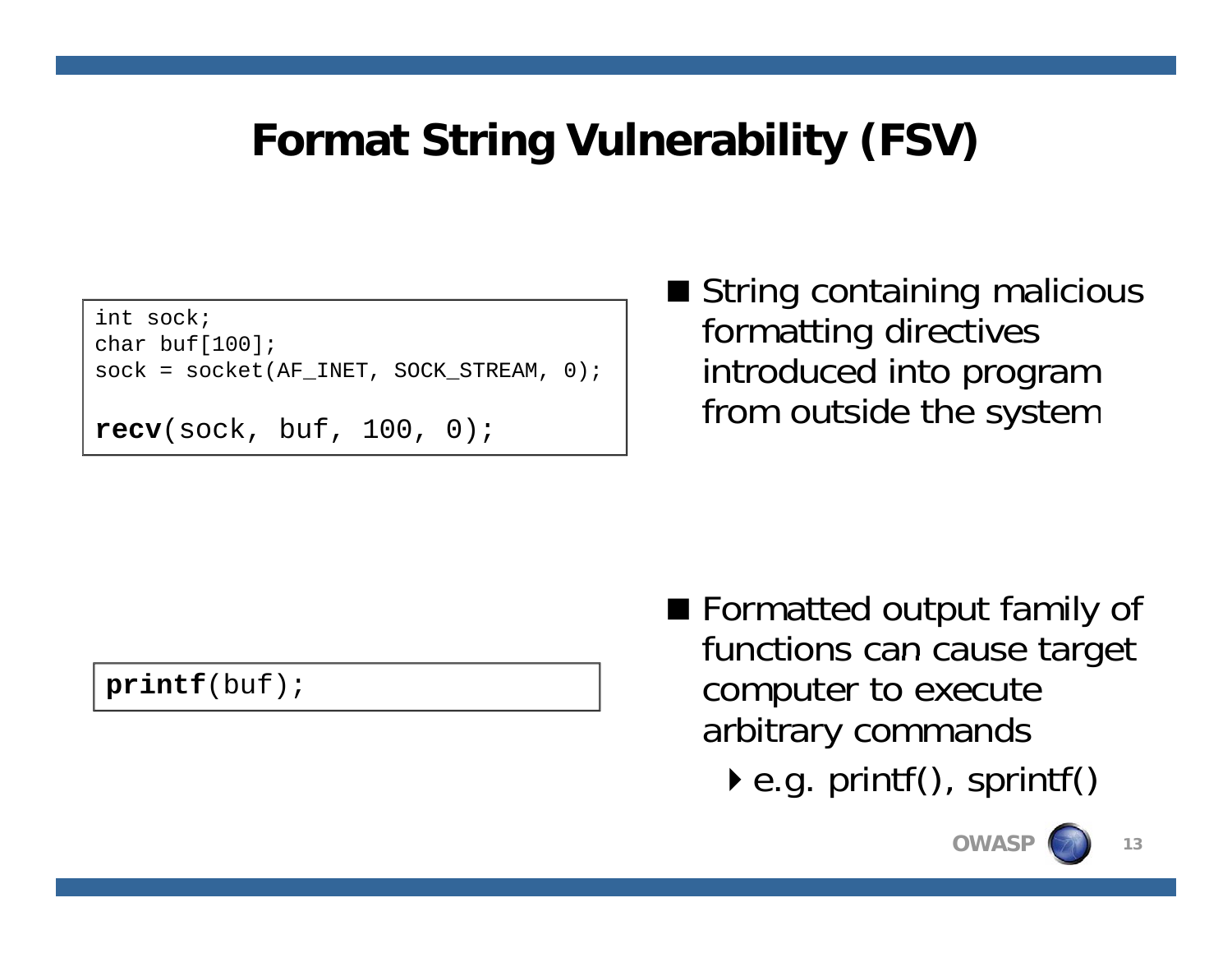# **Property Definition for FSV**

■ Security policy begins by defining one or more properties

**g**  $\Omega$  **one or more**  $\longrightarrow$  **property Taint : { Tainted, { Untainted } } initially Untainted**

- Each property represents a lattice
	- **EXEC** Lattices intrinsic to data flow analysis
	- $\blacktriangleright$  Lattice nodes represent possible flow values
	- **Flow values are meta-data** attached to program objects



**14**

**OWAS**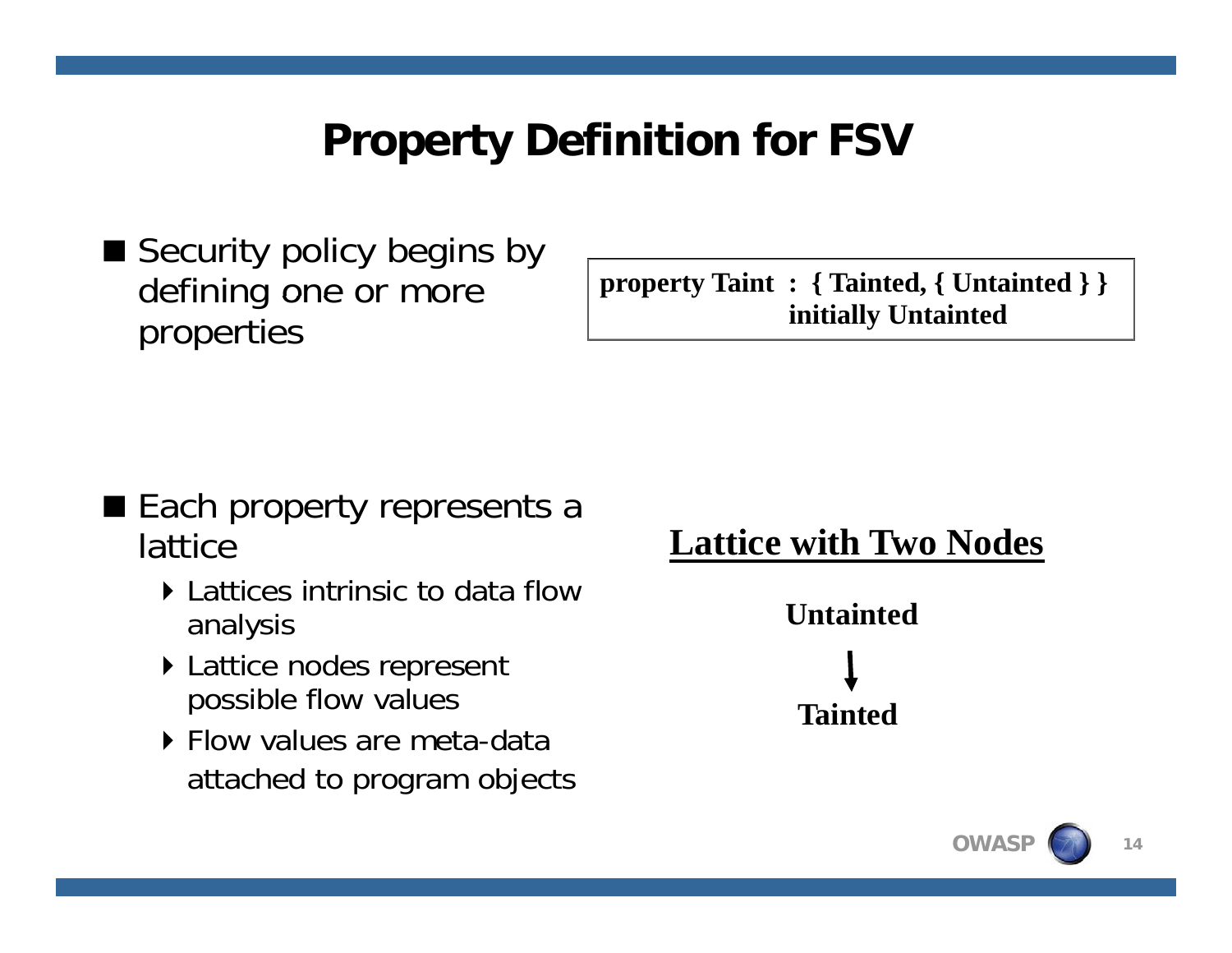#### **Annotations for Library/System Calls ( ) Focus is on Three Areas**

#### ■ Introduction

Associates property values (or metadata) to memory objects as they are introduced into a program

#### **Propagation**

**Tracks the flow of memory objects and their property values** throughout the program

#### ■ Violation

 $\blacktriangleright$  Identifies if a violation occurs at runtime based on the memory objects' property values, which static analysis alone is not able to do

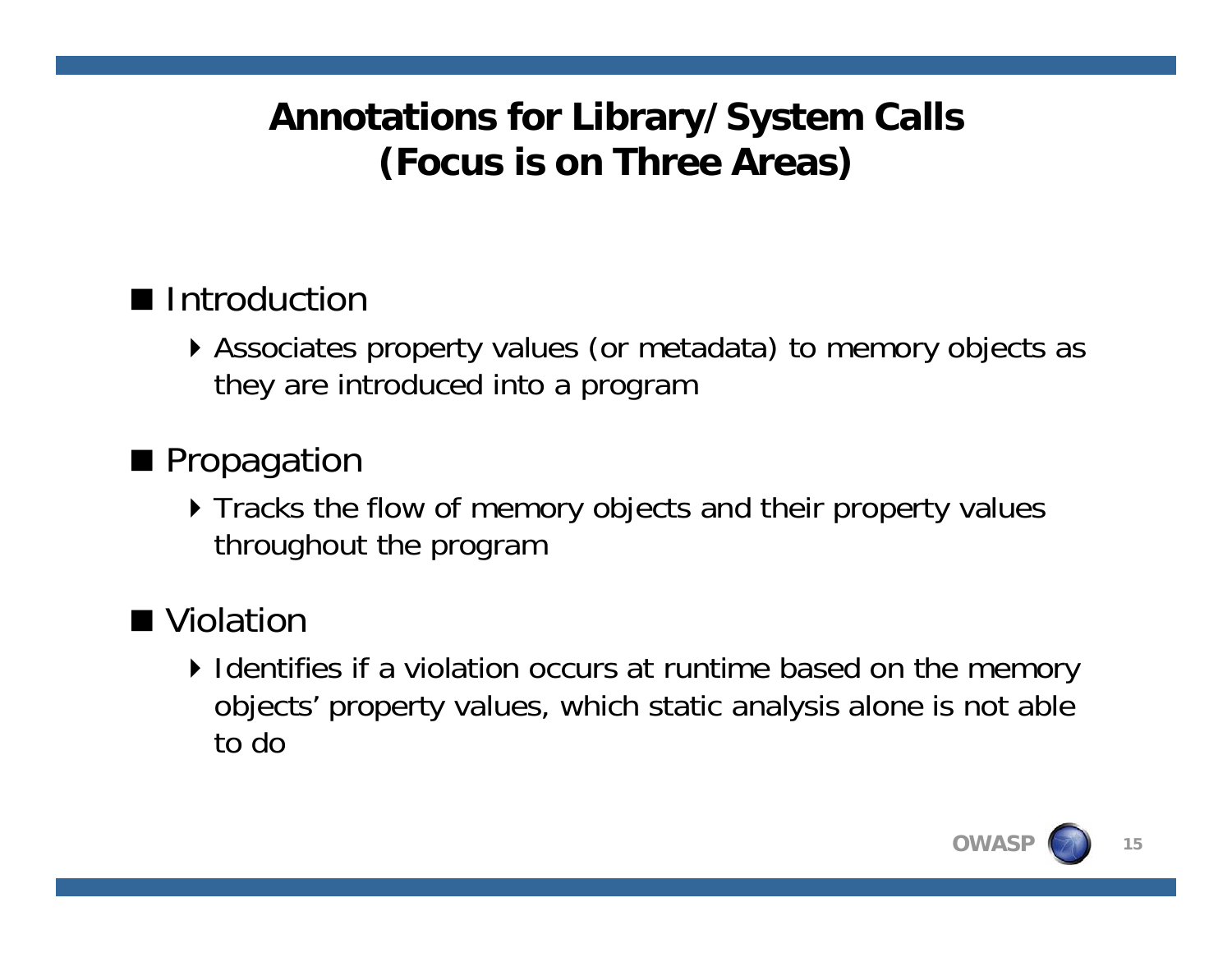#### **Policy - Annotating the Library Procedures (FSV)**

**}**

**}**

**Annotated Procedures Original Source Code**

#### *Introduction*

int sock;char buf[100];  $sock = socket(AF INET, SOCK STREAM, 0);$ 

```
recv(sock, buf, 100, 0);
```
#### *Propagation*

 $\text{buf2} = \text{strdup}( \text{buf})$ ;

**procedure recv(s, buf, len, flags) { on\_entry { buf buffer } analyze Taint { buffer Tainted }**

**procedure strdup(s) {** on\_entry  $\{s \rightarrow$  string  $\}$  $\frac{1}{2}$  **on exit** { **return**  $\rightarrow$  string copy<br>buf2 = strdup(buf): \_exit { return → string\_copy **analyze Taint { string\_copy string } }**

> **procedure printf(format args) { printf(format, on\_entry { format format\_string } error if ( Taint: format\_string could-be Tainted ) { error** handler = fsv  $error()$ **certify <sup>=</sup> fsv check(format args)** certify = fsv\_check(format,<br>}

> > **OWASP**

**16**

#### *Policy Violation*

**printf**(buf2); **<sup>p</sup>** ( );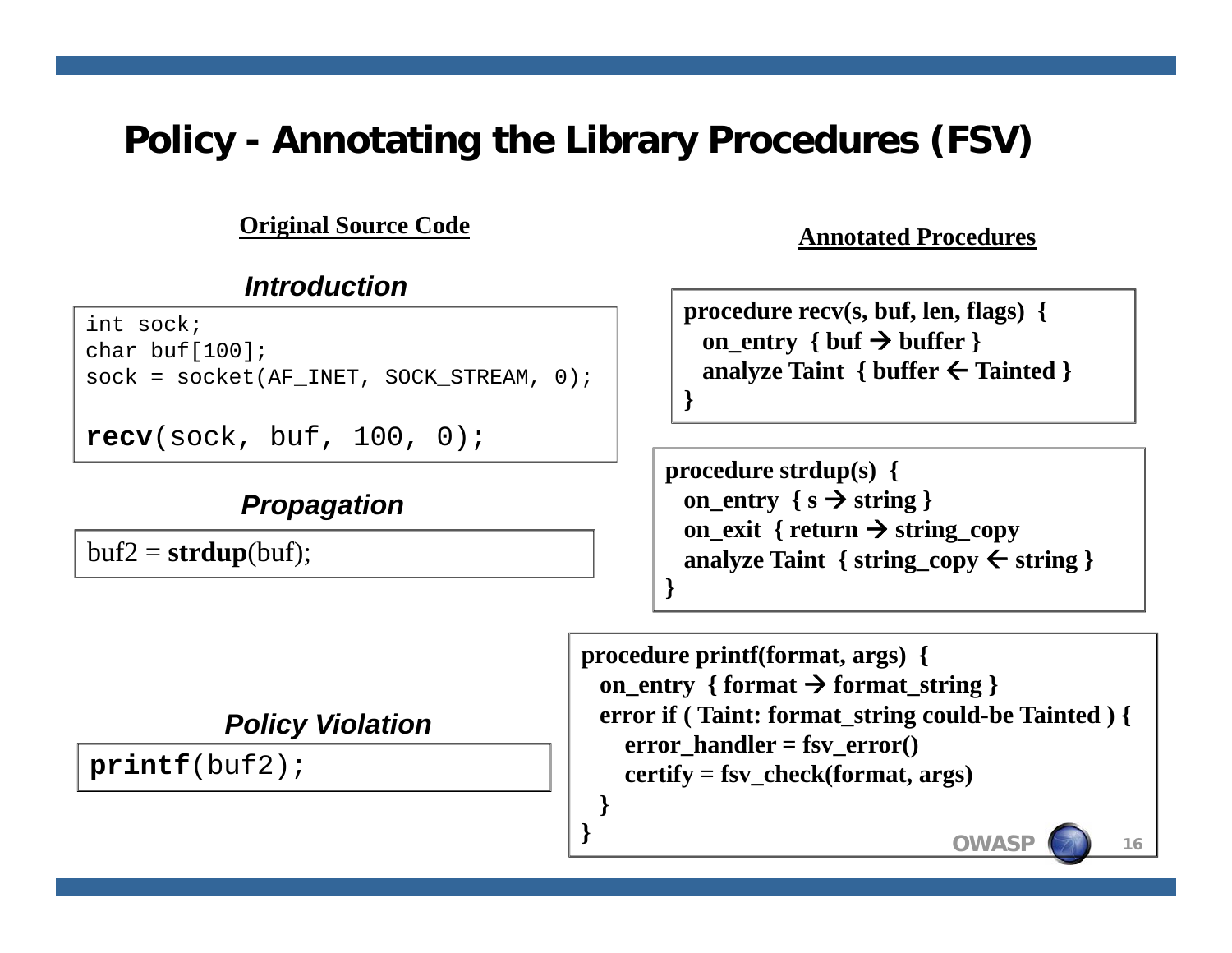#### **Static Data Flow Analysis (Works Backwards)**

In this case, data flow analysis proves that dynamic data flow analysis is not necessary. **No instrumentation is needed.**

In this case, data flow analysis determines that dynamic data flow analysis is necessary. **Source code must be instrumented.**

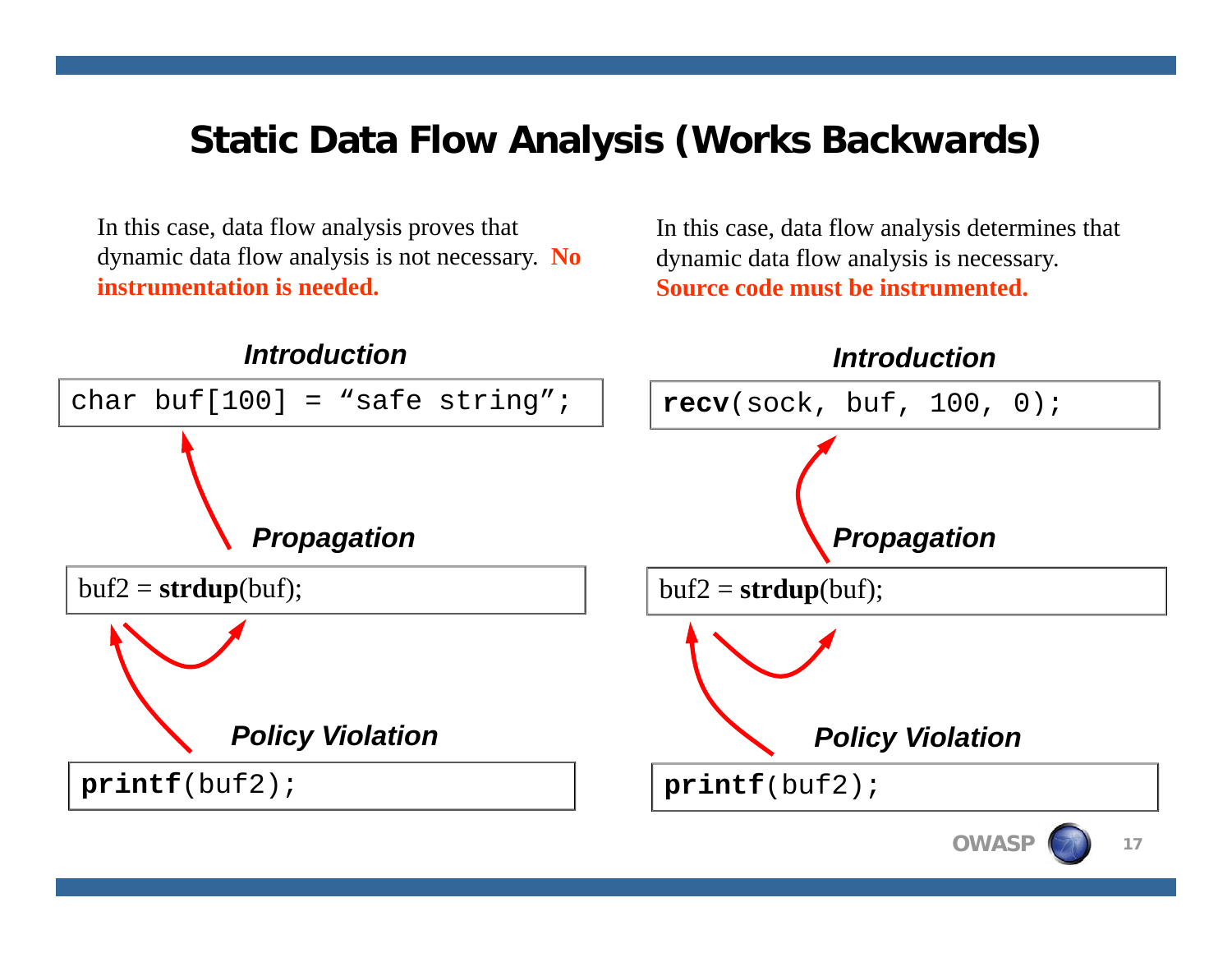#### **Instrumentation for Dynamic Data Flow Analysis**

Program is augmented with calls to DDFA library to perform dynamic data flow analysis.

#### *Introduction*

 $recv(sock, but, 100, 0);$ **ddfa\_insert(LTAINT, buf, strlen(buf), LTAINT\_TAINTED);**

"buf" takes on flow value *Tainted*, since comes from outside system

#### *Prop a gation*

```
buf2 = strdup(buf);ddfa_copy_flowval(LTAINT, buf2, buf, strlen(buf2));
```
Copies flow value from "buf" to "buf2"

#### *Policy Violation*

```
if ( (ddfa_check_flowval(LTAINT, buf2, LTAINT_TAINTED)) && 
(! fsv check(buf2)) )
 fsv_check(buf2)) { fsv_error(); }
else{ printf(buf2);
                      }
```
**OWASP**For this flow path, "buf2" will be *Tainted*, but policy allows "Fight Through" capability using fsv\_check() so error handler called only as last resort

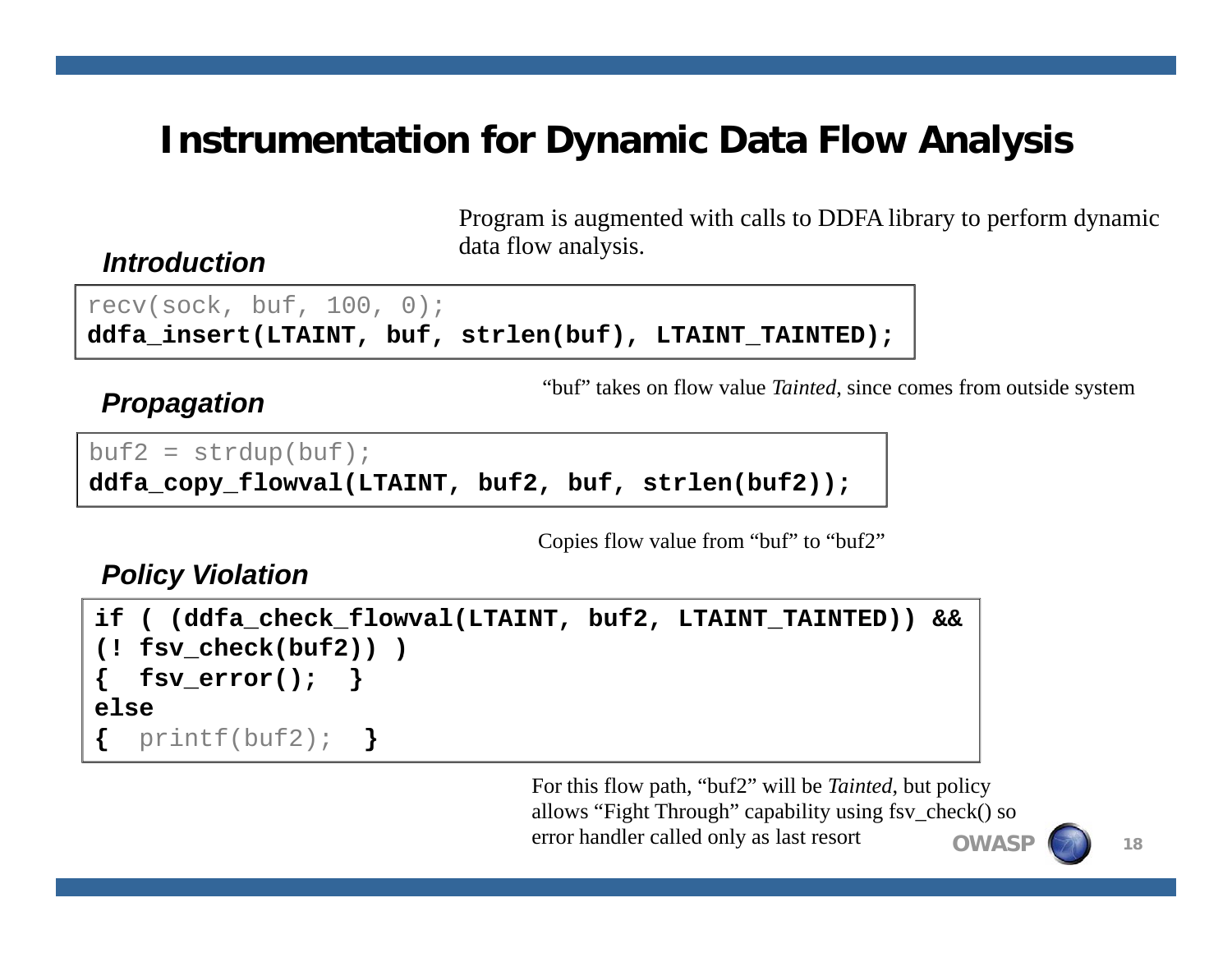# **Outline**

**Introduction and Overview How DDFA Works Illustrative Example Scenarios Efficiency of DDFA Wrap Up**

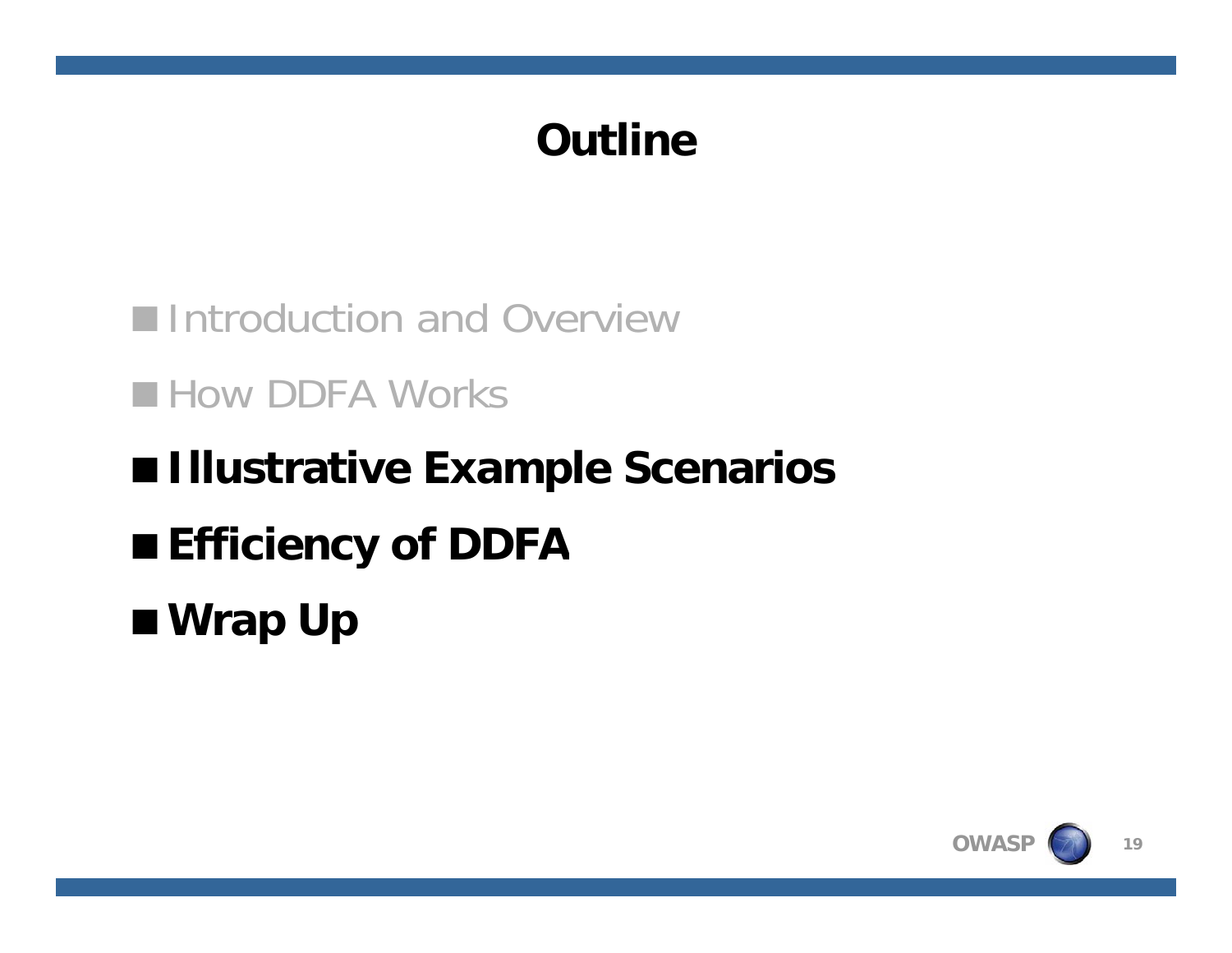## **Example 1 - Format String Vulnerability**

#### **Introduction**



**Hacker introducesll**-formed printf() format string via web

**entering from the web as "Tainted"**

#### **Propagation Violation**

```
int sock;char buf[100];
sock = socket(AF_INET, ...);recv(sock, buf, 100, 0);
buf2 = strdup(buf);
```
**DDFA tracks the flow of this"Tainted" data Tainted**mal-formed printf() this "Tainted" data at printf() statement **throughout the execution**



**Tainted string arrives**  

**DDFA flags a runtime violation, preventing hold by the video of the contract of the contract of the vulnerability from**  $\mathbf{f}$ **OWASPbeing exploited by the hacker**

**20**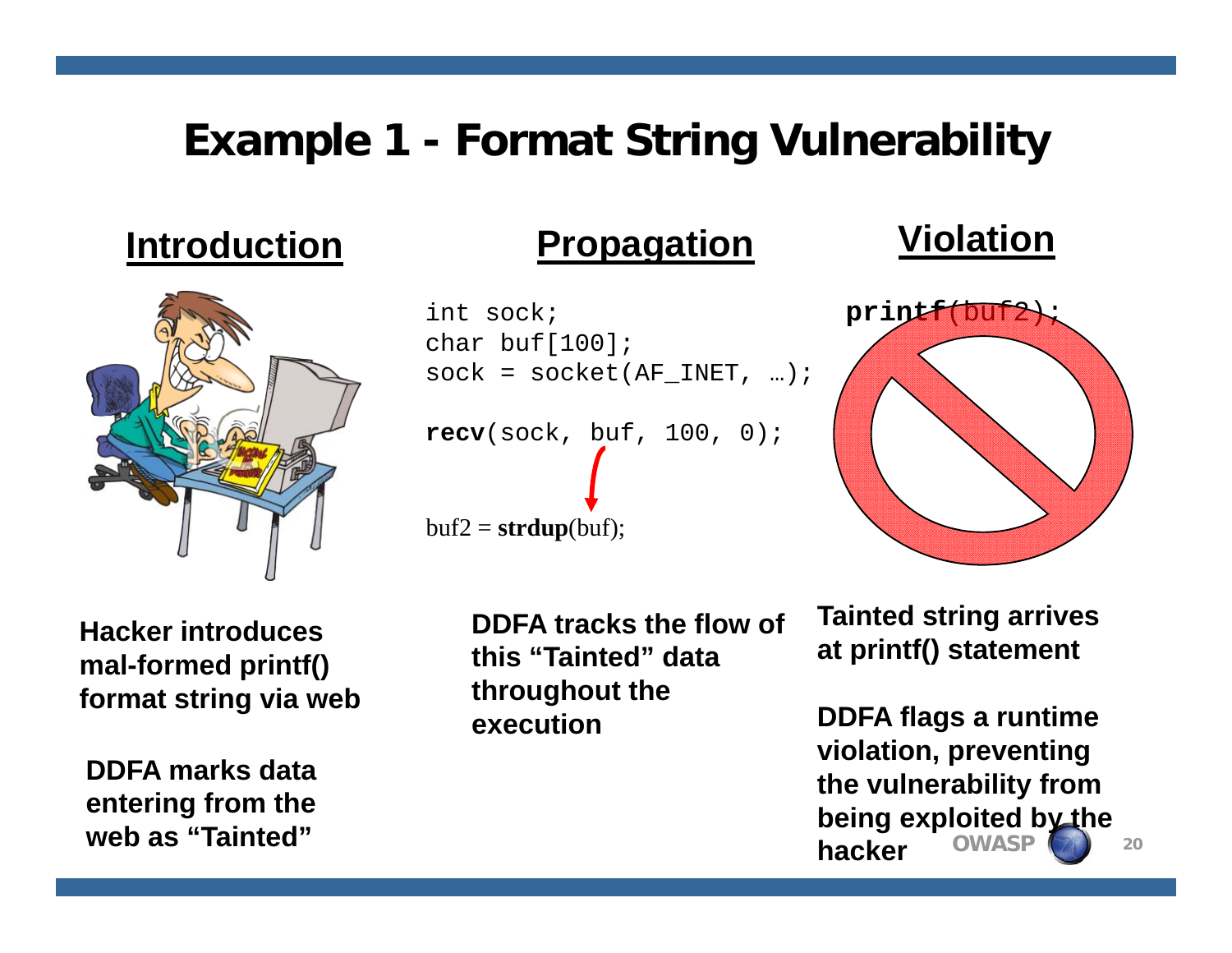# **Example 1 - Format String Vulnerability**

## What you can't see

- $\blacktriangleright$  Static analysis dramatically prunes the amount of dynamic data flow tracking
- $\blacktriangleright$  Pruning is enabled by the annotation-based compilation system
- ▶ This pruning requires precise pointer analysis

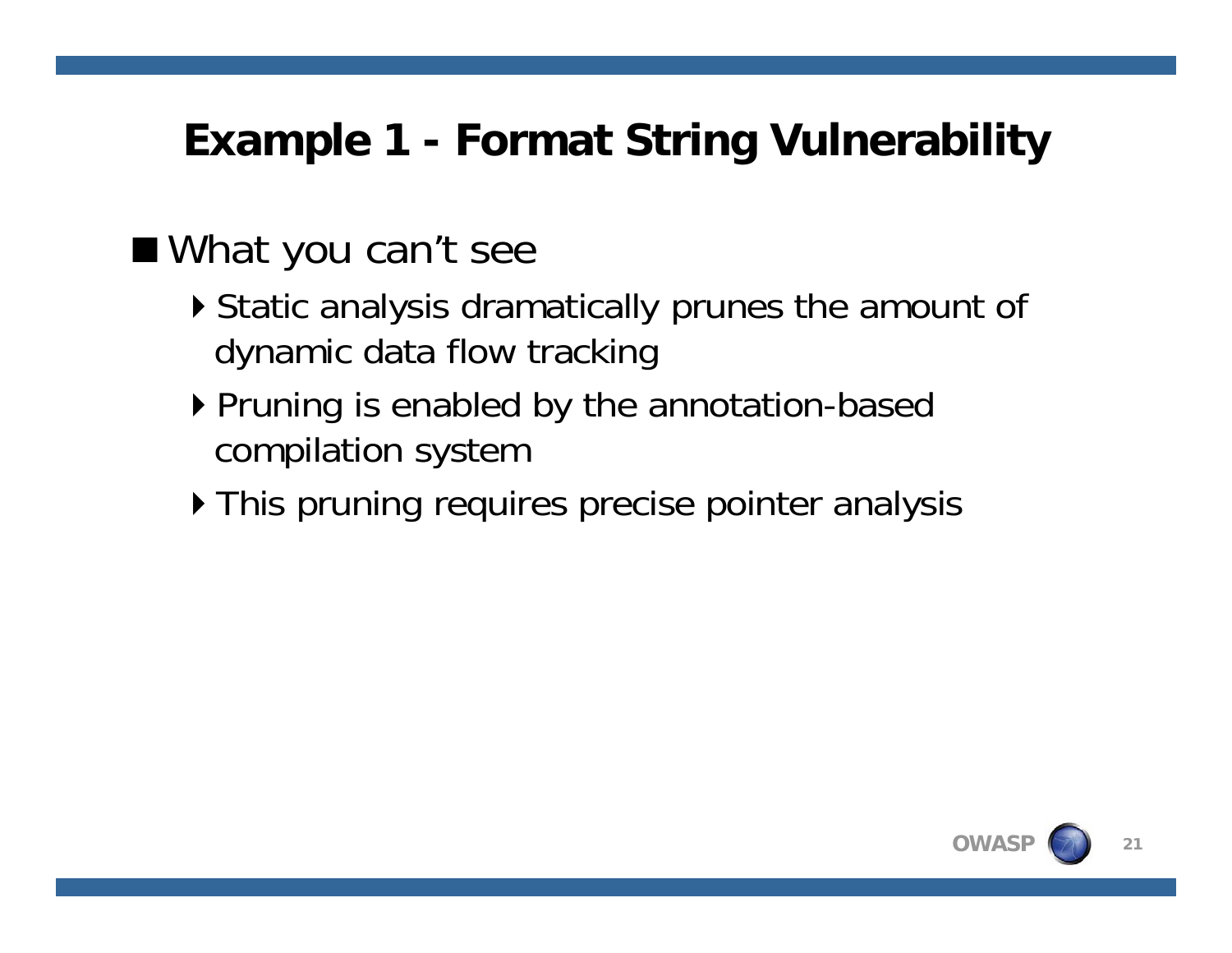# **Pointer Analysis**

**Pointer analysis: Tells the compiler which** regions in memory pointers point to

 $\blacksquare$  Pointer analysis is fundamental to all static analyses, not just DDFA

- A difficult problem:
	- Severe tradeoff between precision and scalability
	- DDFA requires a fairly precise degree of precision (flow-sensitivity)

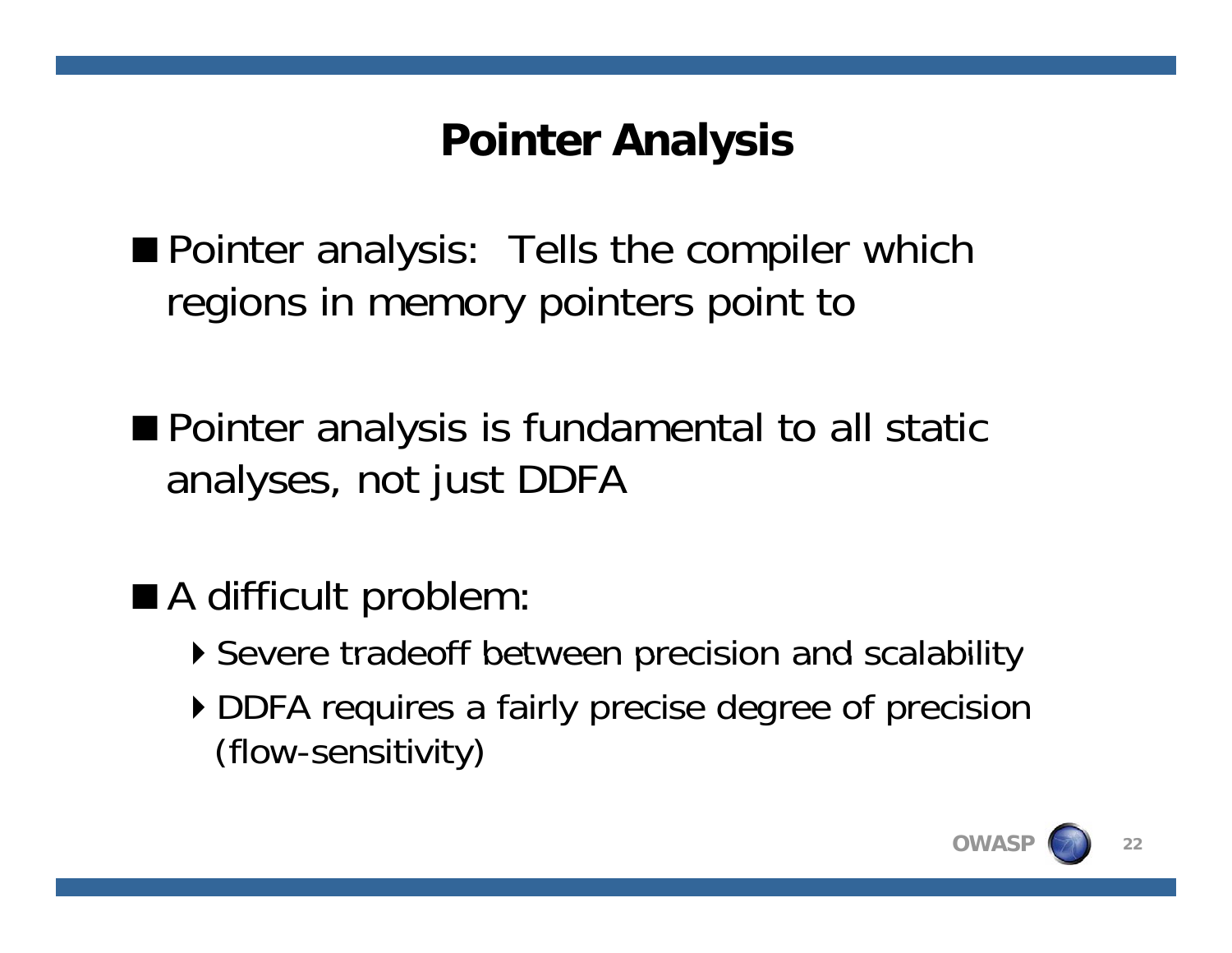#### **Alternative Scenario for Example 1**



{

}

- Security expert wants to fight through attacks rather than simply detect attacks
	- **Takes existing security policy**
	- Modifies policy to include call to new C code to sanitize Tainted data

if (procedure printf(fmt, args)

```
on_entry { fmt --> format_string }
error if (Taint: format_string could-be Tainted)
     \texttt{printf}(\texttt{sanitize}(\texttt{fmt}), \texttt{args});
```
**23**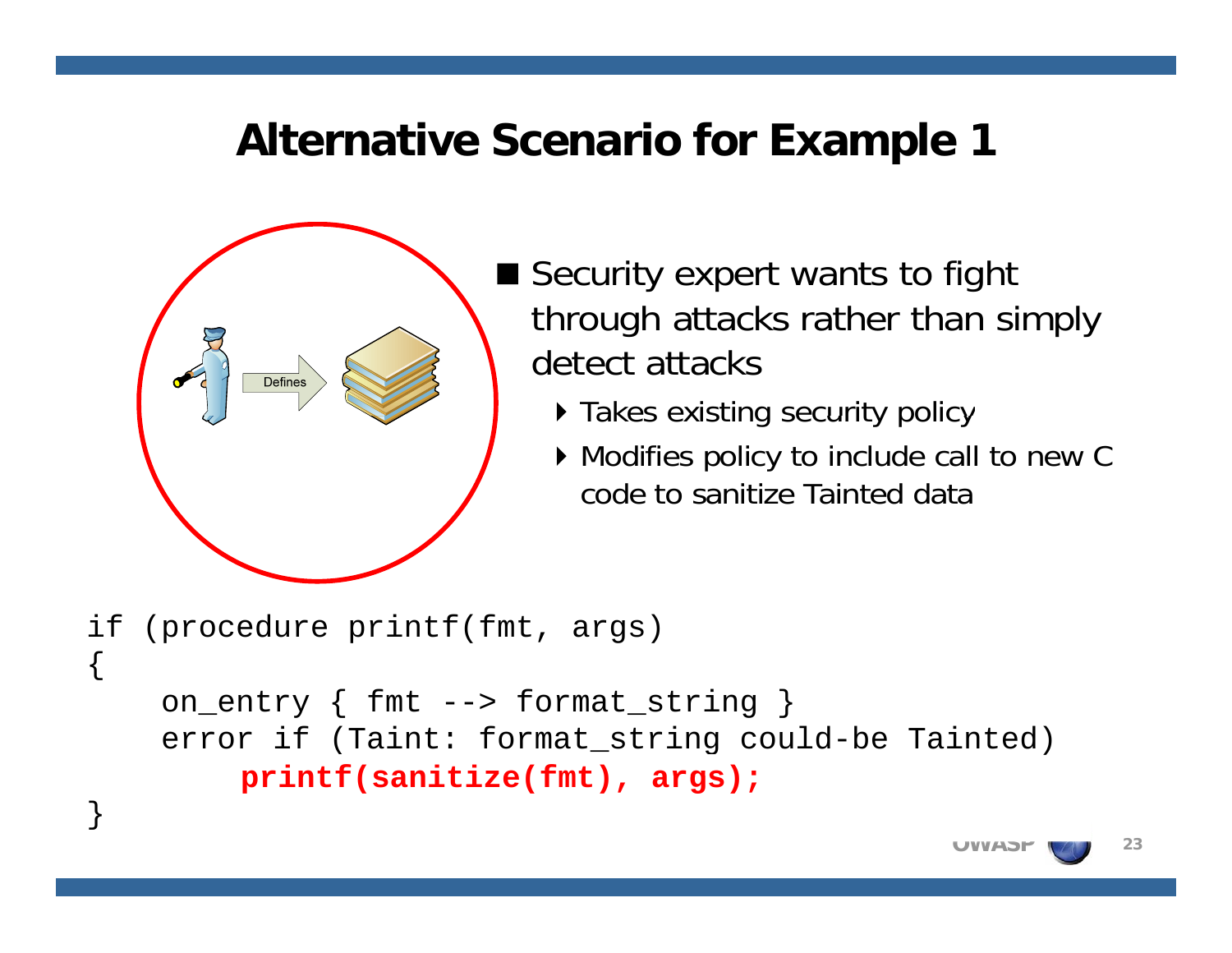#### **Example 2 – File Disclosure Vulnerability**

#### **Introduction**



**Hacker sends malformed "finger" packet to retrieve contents of <sup>a</sup> password file**

**DDFA marks Trust of finger pac ket as <sup>o</sup> ge et "Remote"**

#### **Violation Propagation**

```
int sock;char buf[100];
sock = socket(AF_INET, ...);{\tt recv}({\tt sock},~{\tt bulf},~100,~0);
buf2 = strdup(buf);
```
**DDFA tracks the flow of this finger packet Remote throughout the code**



**Data tagged as "File" originating from a "Remote" sourcearrives at a socket write()**

**DDFA t DDFA preven ts being exploited**  $\sum_{24}$ **vulnerability from**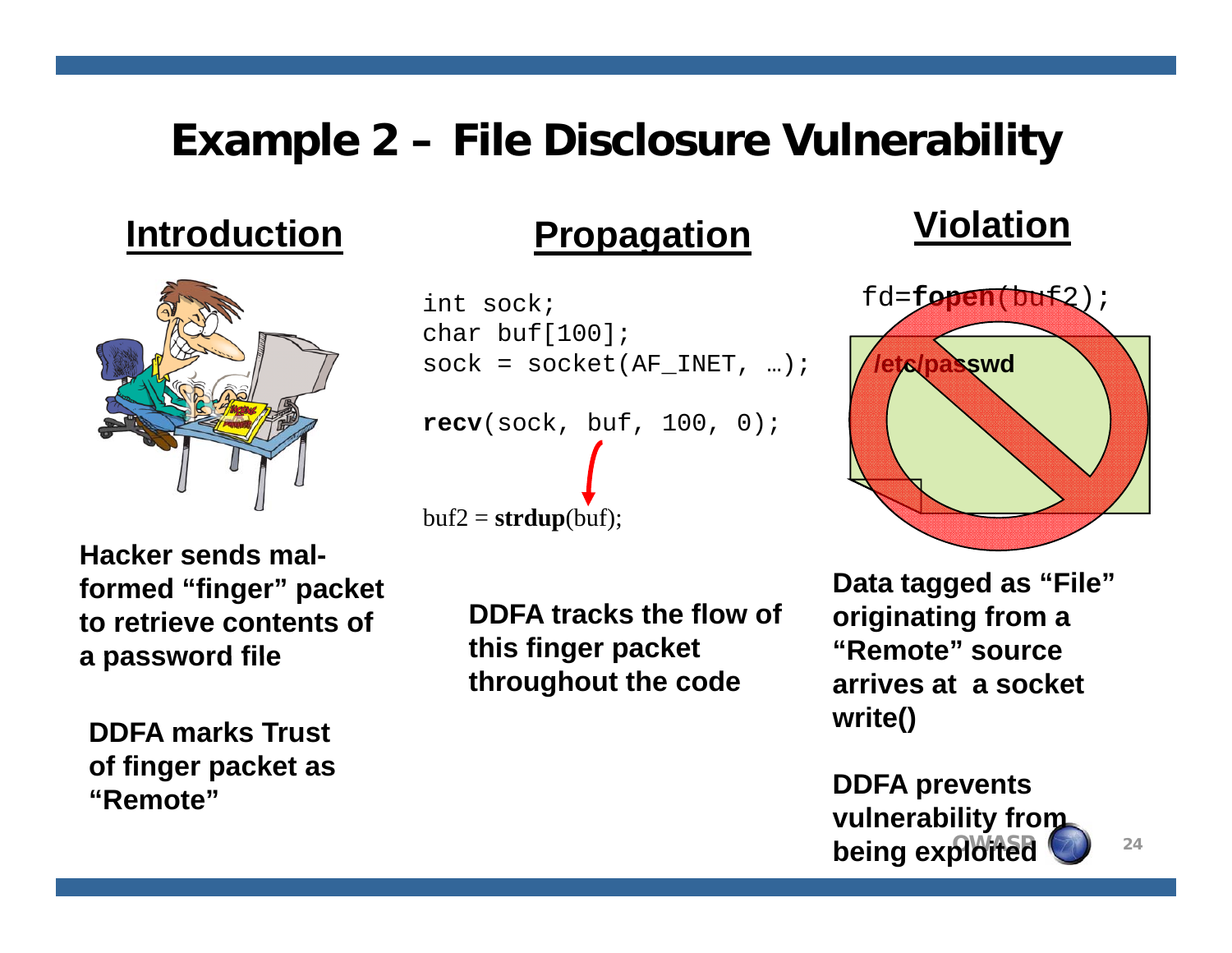#### **Example 2 – File Disclosure Example**

■ What is interesting in this example

- Must track both Trustedness of data and Ori gin of data
- $\triangleright$  Two properties instead of one are defined in policy
- $\blacktriangleright$  DDFA is able to enforce multiple properties simultaneously

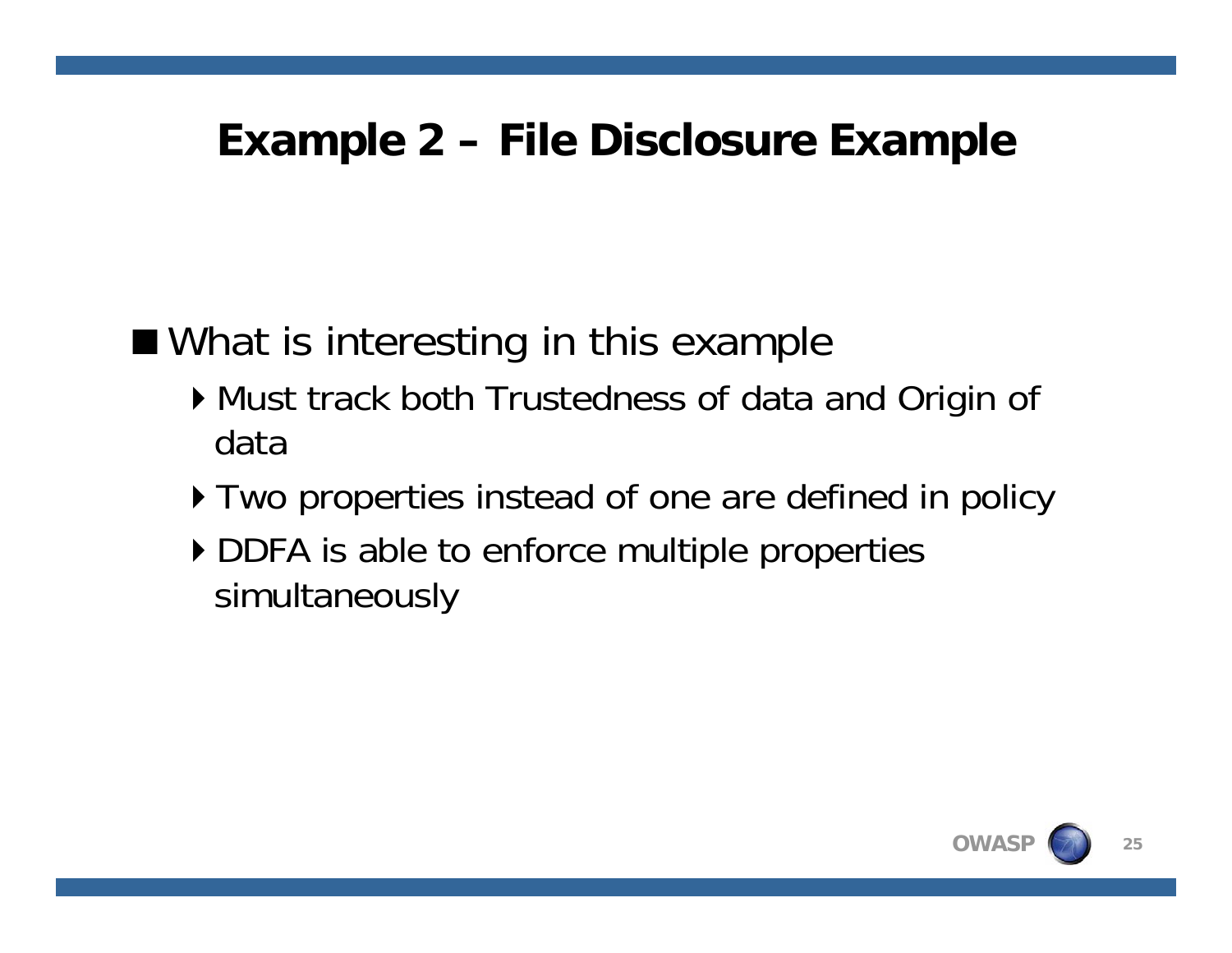## **Example 3 – Role Based Access Control**

#### **Introduction**

#### **Propagation Violation**

ac\_level = **authenticate**();

**…**

**safety\_check**();

**Beetle Bailey logs on to Missile s ystem to y perform safety checks throughout the missile** 

**DDFA registers hi t th t him to the sys tem as "grunt" level**

**DDFA tracks the flow of all Beetle's activities system application**

# **launch**();



**Beetle accidentally attempts to invoke launch()**

**DDFA flags a runtime violation, preventin g p OWASP 26 missile from being launched**

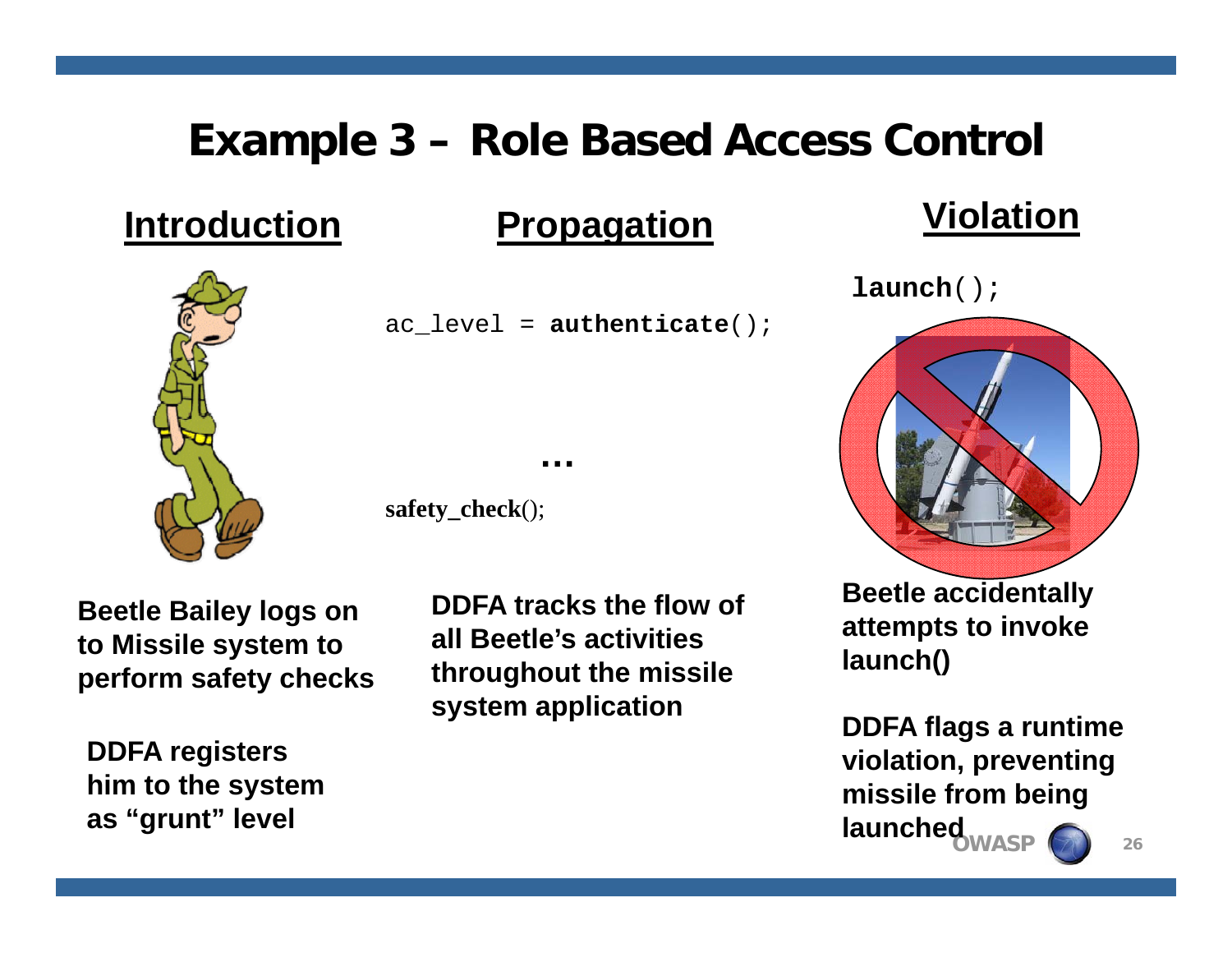# **Example 3 – Role Based Access Control**

What's interesting in this example?

 $\triangleright$  New functionality added to the system after development

■ Separation of concerns

- Software is difficult to build and maintain
- $\blacktriangleright$  Software developer should focus on core functionality
- Security expert focuses on security (site-specific security)
- Compiler ensures that security code is correctly and correctly and thoroughly applied
- ▶ Separation of concerns simplifies each task

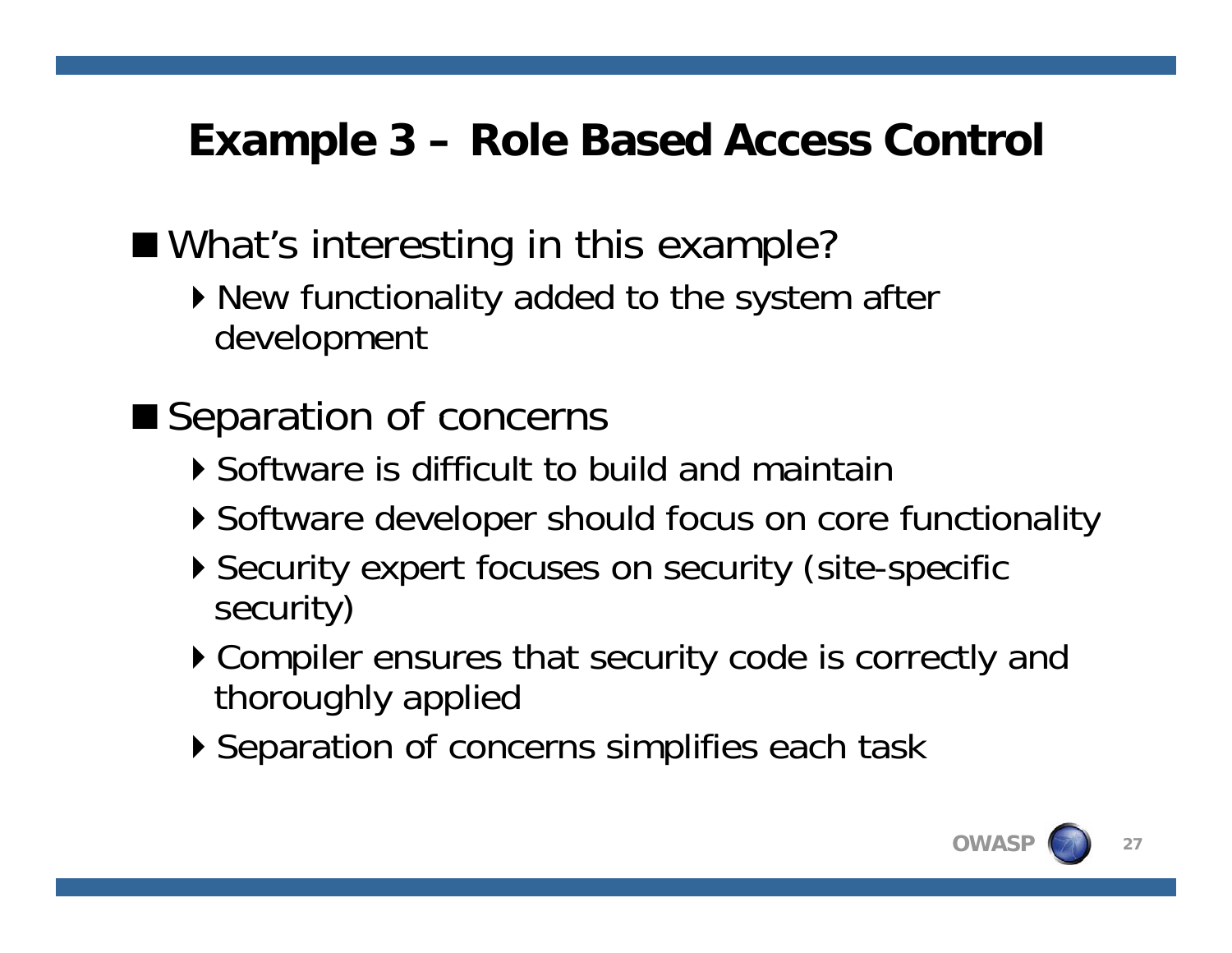# **Outline**

**Introduction and Overview How DDFA Works Illustrative Example Scenarios Efficiency of DDFA Wrap Up**

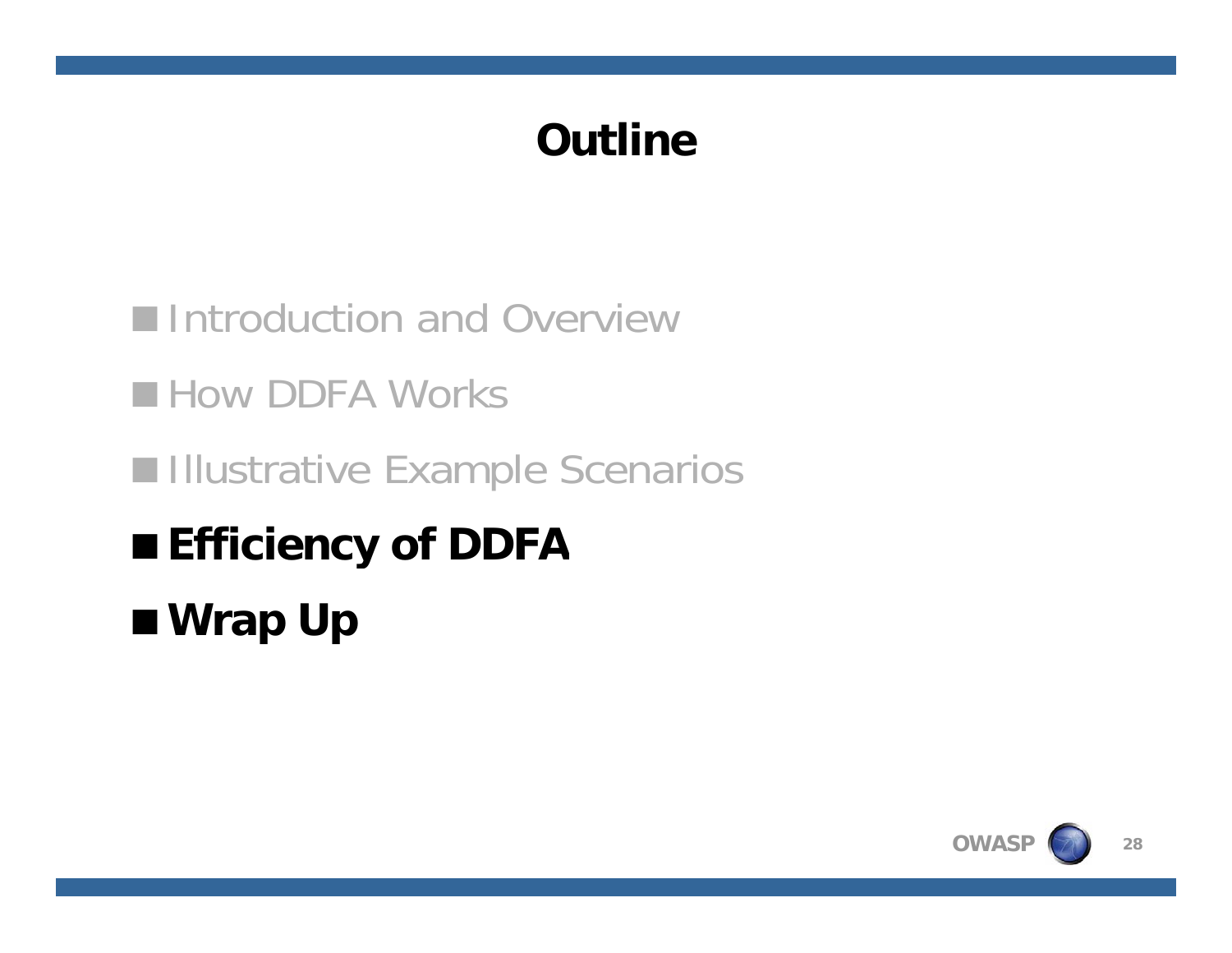# **Efficiency for Server Applications (FSV)**

| Program                 | Original  | <b>DDFA</b> | <b>Overhead</b> |
|-------------------------|-----------|-------------|-----------------|
| pfinger                 | 3.07s     | 3.19s       | 3.78%           |
| muh                     | 11.23ms   | 11.23ms     | $< 0.01\%$      |
| wu-ftp                  | 2.745MB/s | 2.742MB/s   | 0.10%           |
| bind                    | 3.58ms    | 3.57ms      | $< 0.01\%$      |
| apache                  | 6.048MB/s | 6.062MB/s   | $< 0.01\%$      |
| <b>Average Increase</b> | 0.65%     |             |                 |

**Compare with 80% - 35 overhead for previous state of the art in software -based approaches art based**

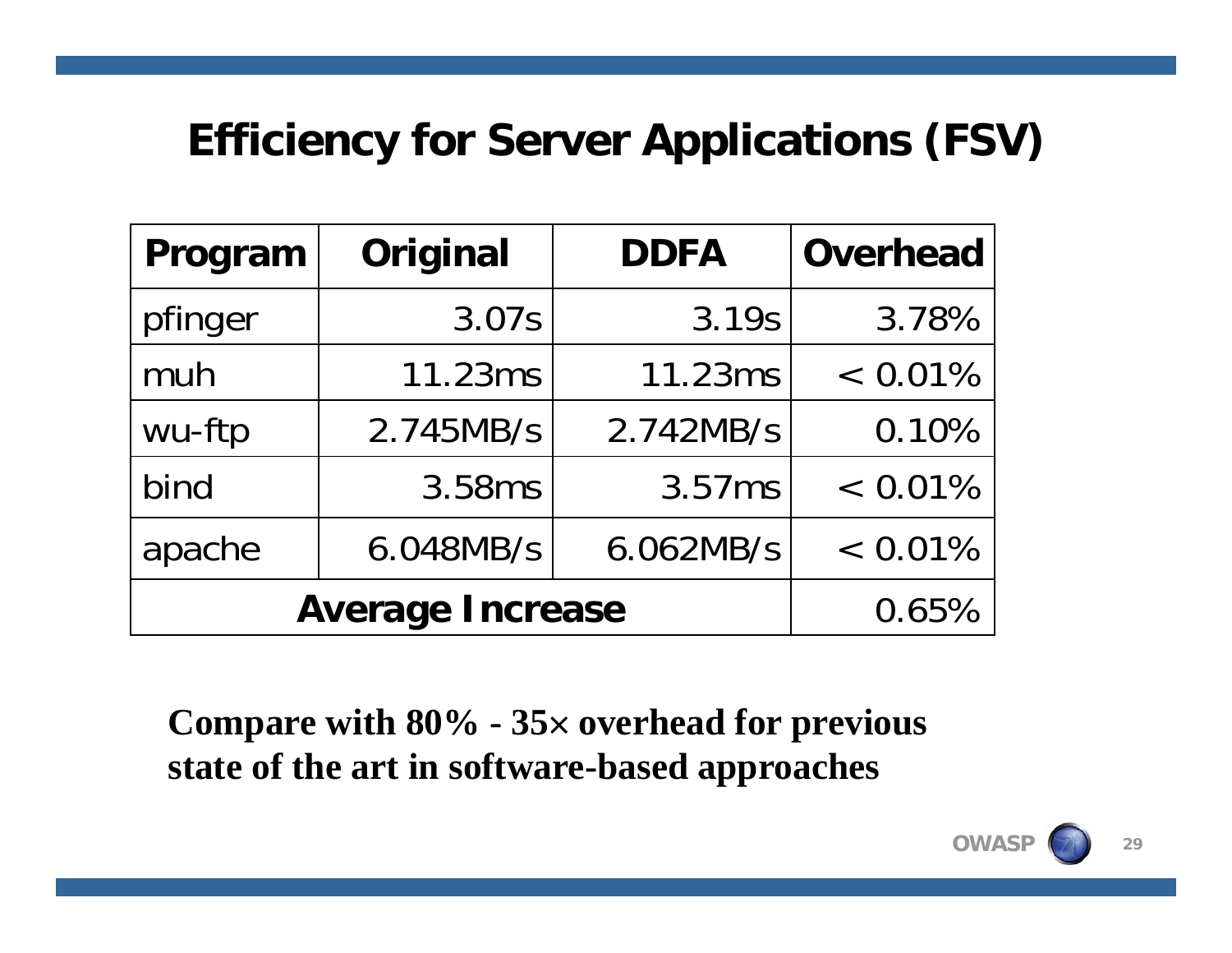#### **Efficiency for Compute Bound Applications (FSV)**

| Program                 | <b>Overhead</b> |  |
|-------------------------|-----------------|--|
| gzip                    | 51.35%          |  |
| vpr                     | 0.44%           |  |
| mcf                     | $< 0.01\%$      |  |
| crafty                  | 0.25%           |  |
| <b>Average Increase</b> | 12.93%          |  |

**Synthetic vulnerabilities were inserted into programs**

Original programs contained no FS vulnerabilities; true **overhead is 0%**

**OWAS**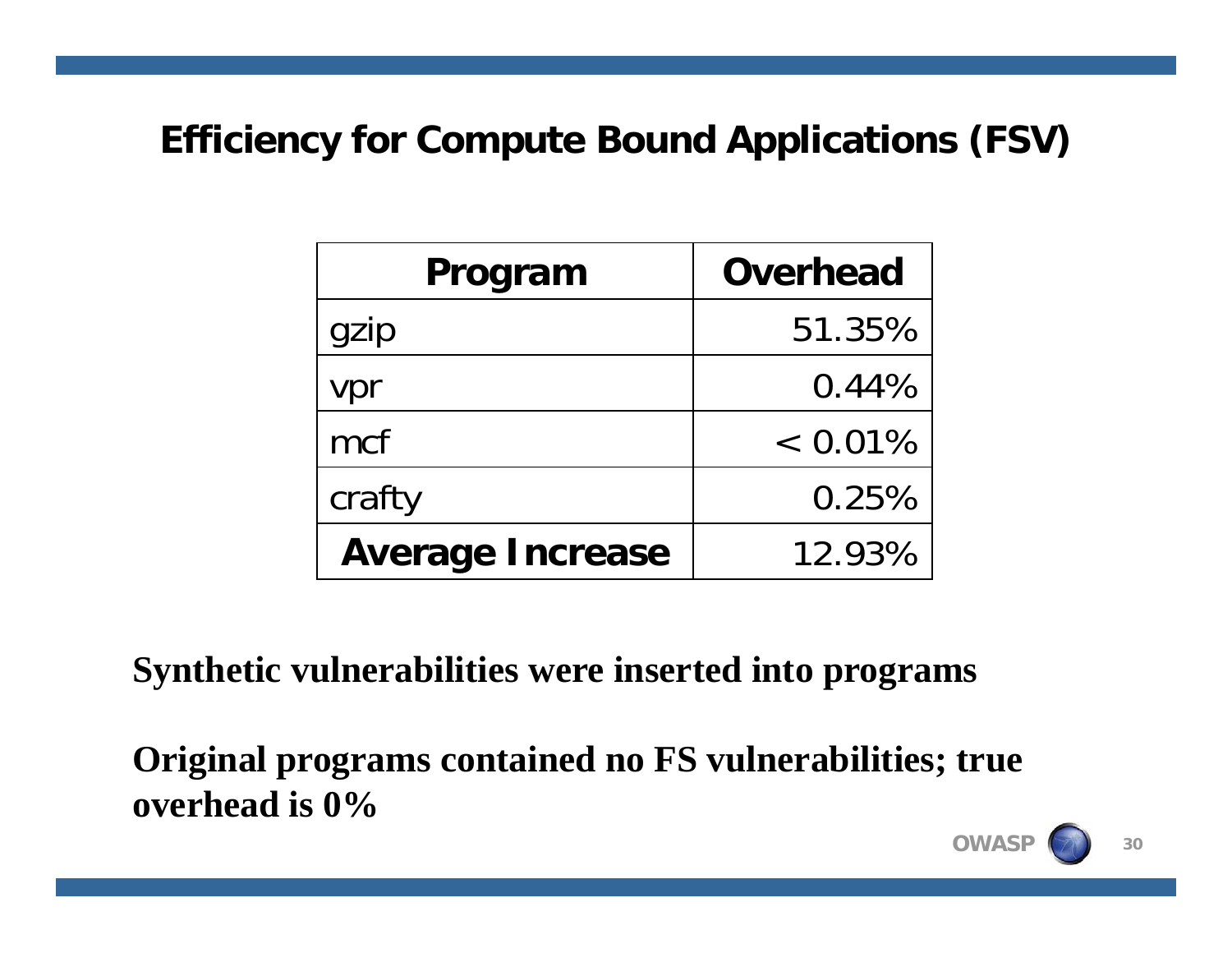## **Static Code Overhead (FSV)**

| Program                 | Original | <b>DDFA</b> | <b>Overhead</b> |
|-------------------------|----------|-------------|-----------------|
| pfinger                 | 49,655   | 49,655      | $0\%$           |
| muh                     | 59,880   | 60,488      | 1.01%           |
| wu-ftp                  | 205,487  | 207,997     | 1.22%           |
| bind                    | 215,669  | 219,765     | 1.90%           |
| apache                  | 552,114  | 554,514     | 0.43%           |
| <b>Average Increase</b> | 0.91%    |             |                 |

**(Si i b t ) (Size in y tes**

Table excludes other programs where static analysis proves that no instrumentation is needed



**31**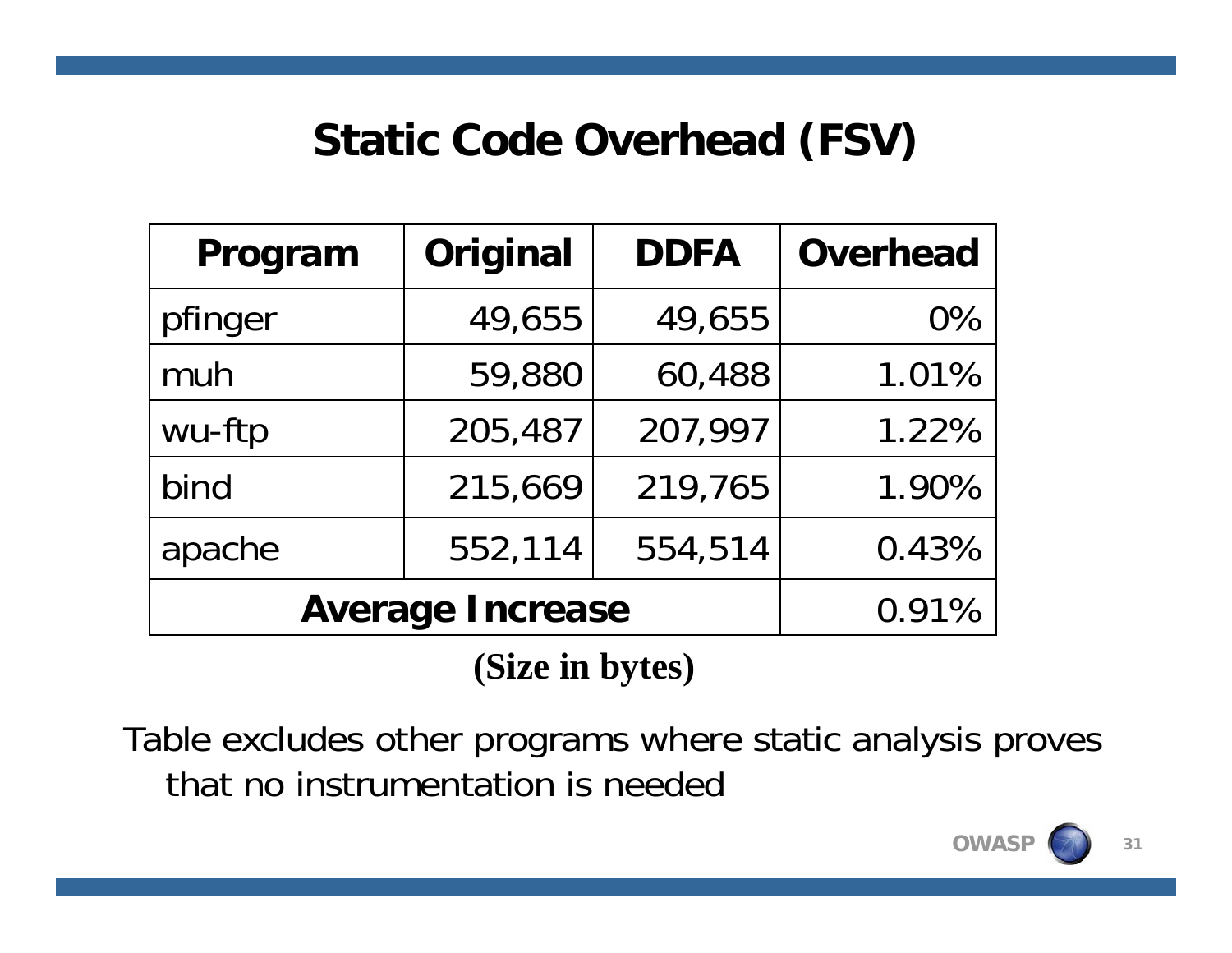# **Outline**

**Introduction and Overview How DDFA Works Illustrative Example Scenarios Efficiency of DDFA Wrap Up**

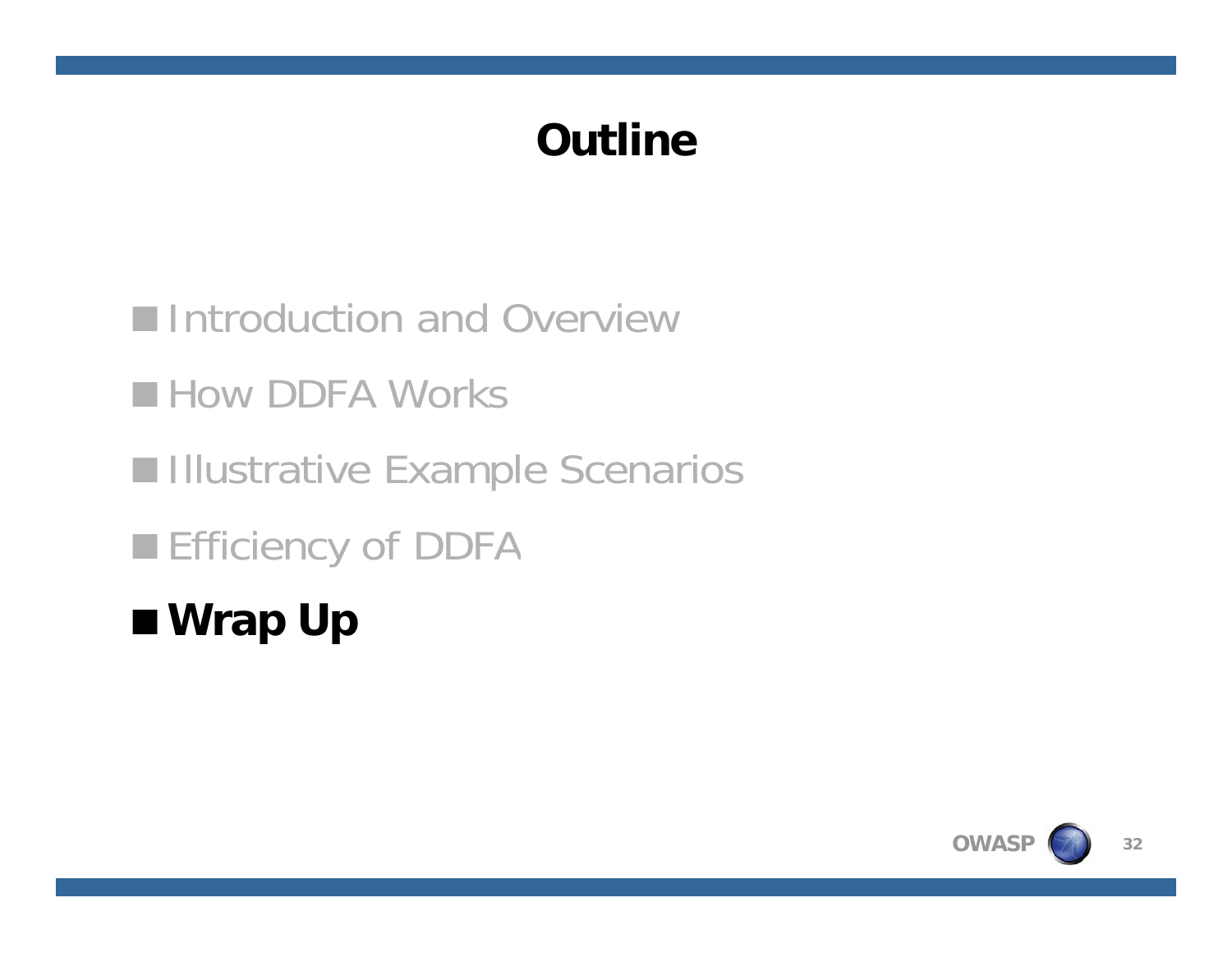#### **Other Potential Uses of DDFA**

# **Fault Tolerance Computing**

**Privacy** 



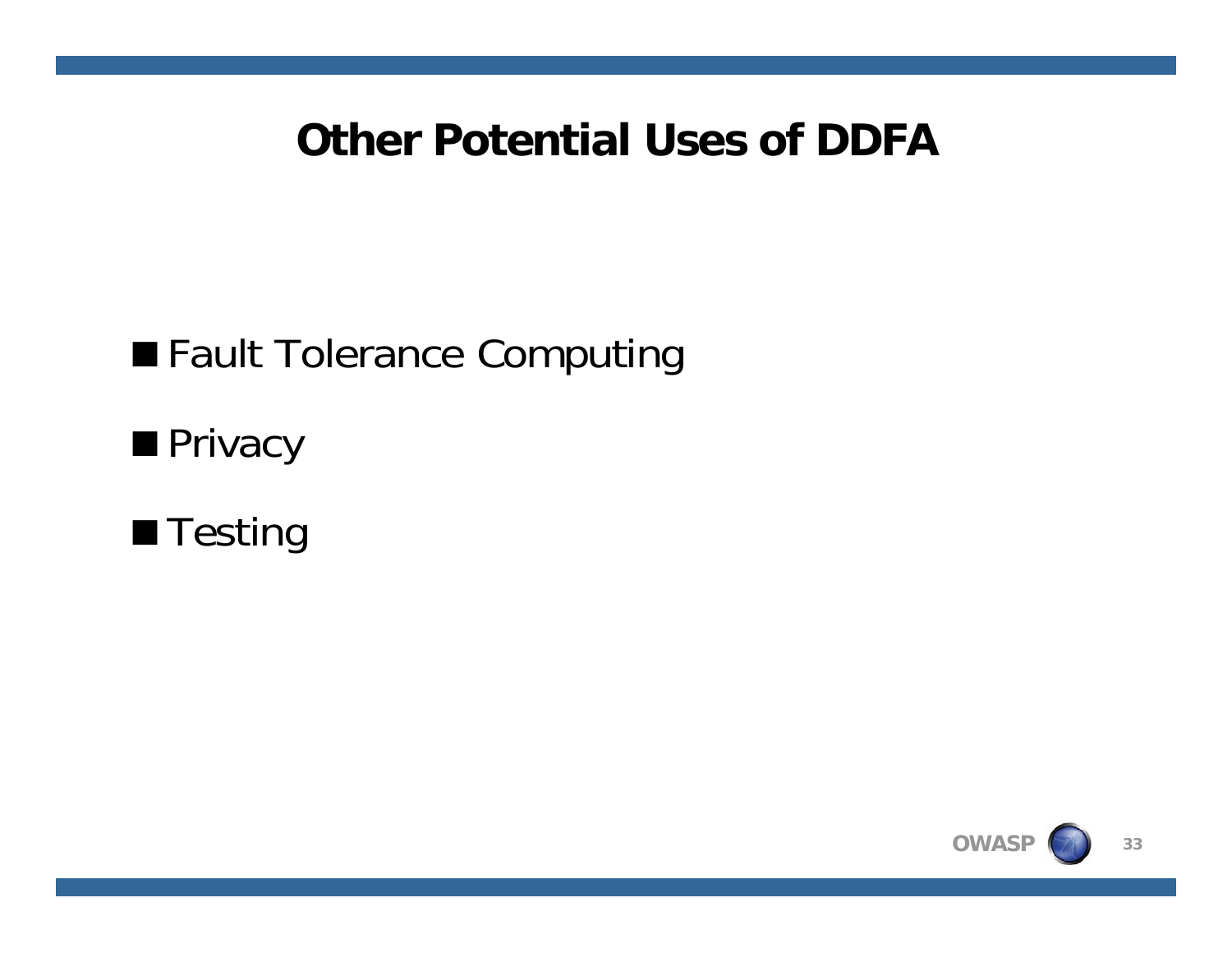### **Future Plans**

Retarget for popular open-source compiler infrastructure, LLVM (Low-Level Virtual Machine)  $\triangleright$  Supports C, C++, Java on the way ■ Support other languages, and possibly bytecode or binary as input